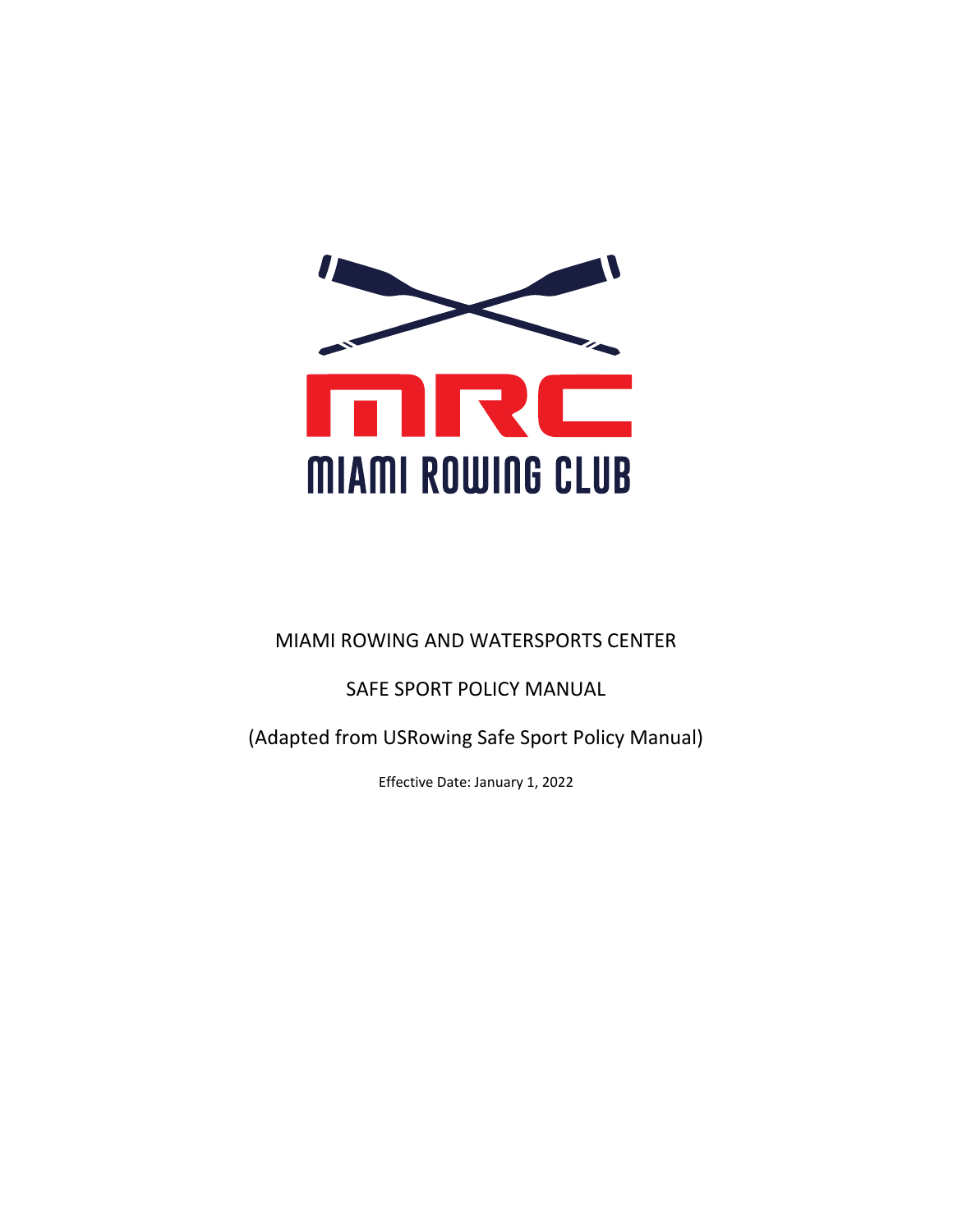# **TABLE OF CONTENTS**

**Introduction and Use of the Policy** 

- **I. Definitions**
- **II. Minor Athlete Abuse Prevention Policy (MAAPP)** 
	- **1. Authority: Prevention and Training Policies** 
		- **2. Reporting Violations**
		- **3. MAAPP Provisions**

**Part One: Education and Training Policy Part Two: Required Prevention Policies Part Three: Required Policies for One-on-One Interactions Part Four: Organizational Requirements for Education & Training and Prevention Policies** 

- **III. Jurisdiction** 
	- **1. Exclusive Jurisdiction**
	- **2. Discretionary Jurisdiction**
- **IV. Prohibited Conduct** 
	- **1. Criminal Charge or Disposition**
	- **2. Sexual Misconduct and Child Abuse**
	- **3. Emotional and Physical Misconduct**
	- **4. Aiding and Abetting**
	- **5. Intentionally Filing a False Allegation**
	- **6. Minor Athlete Abuse Prevention Policies / Proactive Policies**
	- **7. Willful Tolerance**
- **V. Reporting** 
	- **1. Retaliation**
	- **2. Reporting Sexual Misconduct**
	- **3. Reporting Non-Sexual Misconduct**
	- **4. Confidentiality and Anonymous Reporting**
	- **5. How Reports are Handled**
- **VI. Responding to Abuse or Misconduct** 
	- **A. Disciplinary Rules**
	- **B. Disciplinary Action**
	- **C. Ongoing Employment and/or Participation**
	- **D. Complainant Protection**
	- **E. Bad-Faith Allegations**
- **VII. Investigation and Adjudication of Reports of Abuse or Misconduct** 
	- **A. Investigations**
	- **B. Hearing**
- **VIII. Background Checks**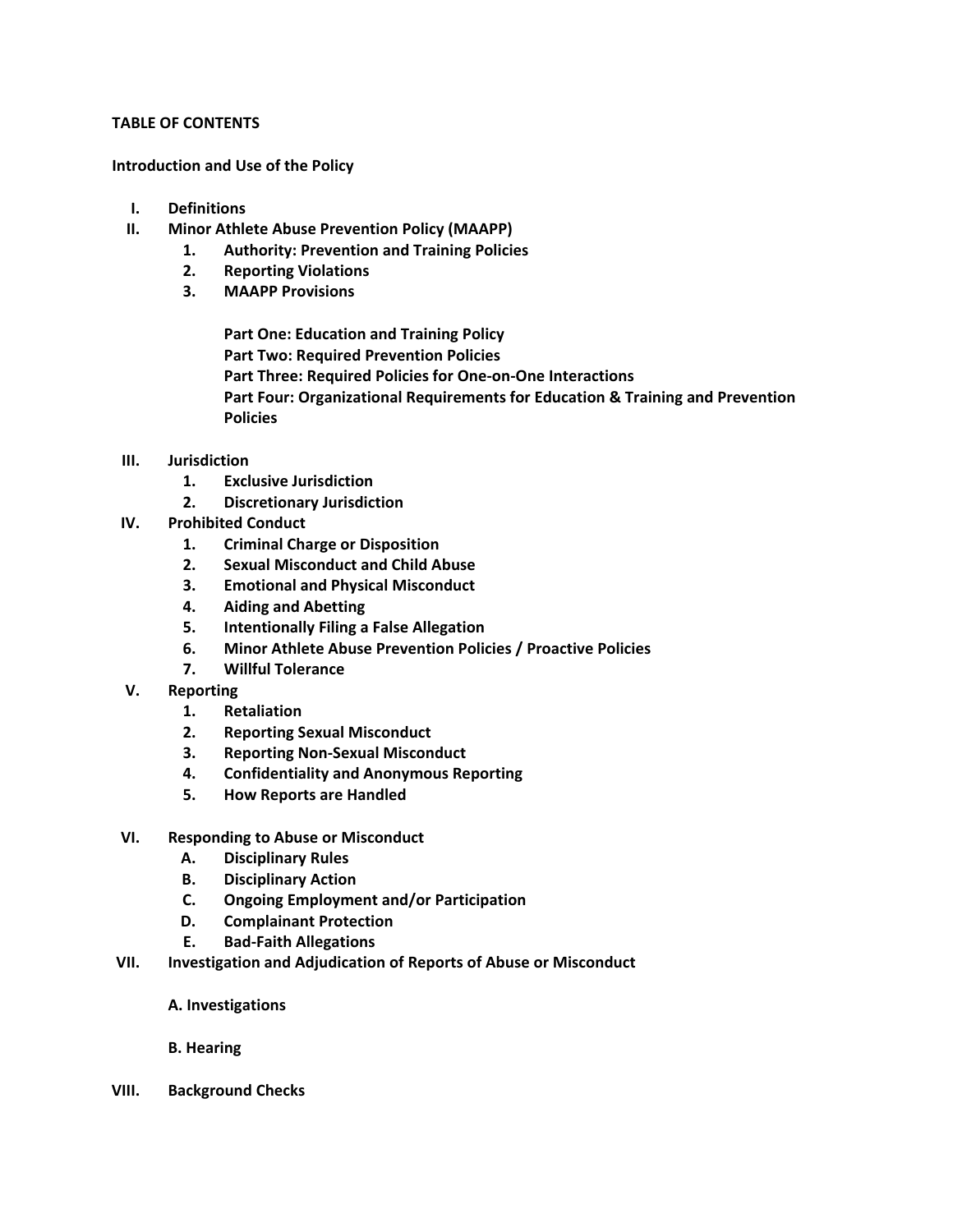- **A. Process**
- **B. Criminal History**
- **C. Full Disclosure**
- **D. Findings**
- **E. Appeals to Background Check Vendor**
- **F. Exemption Requests to MRWC**
- **G. Frequency**
- **H. Other Potentially Disqualifying Factors**
- **I. Review of Disqualifiers**
- **IX. Enforcement**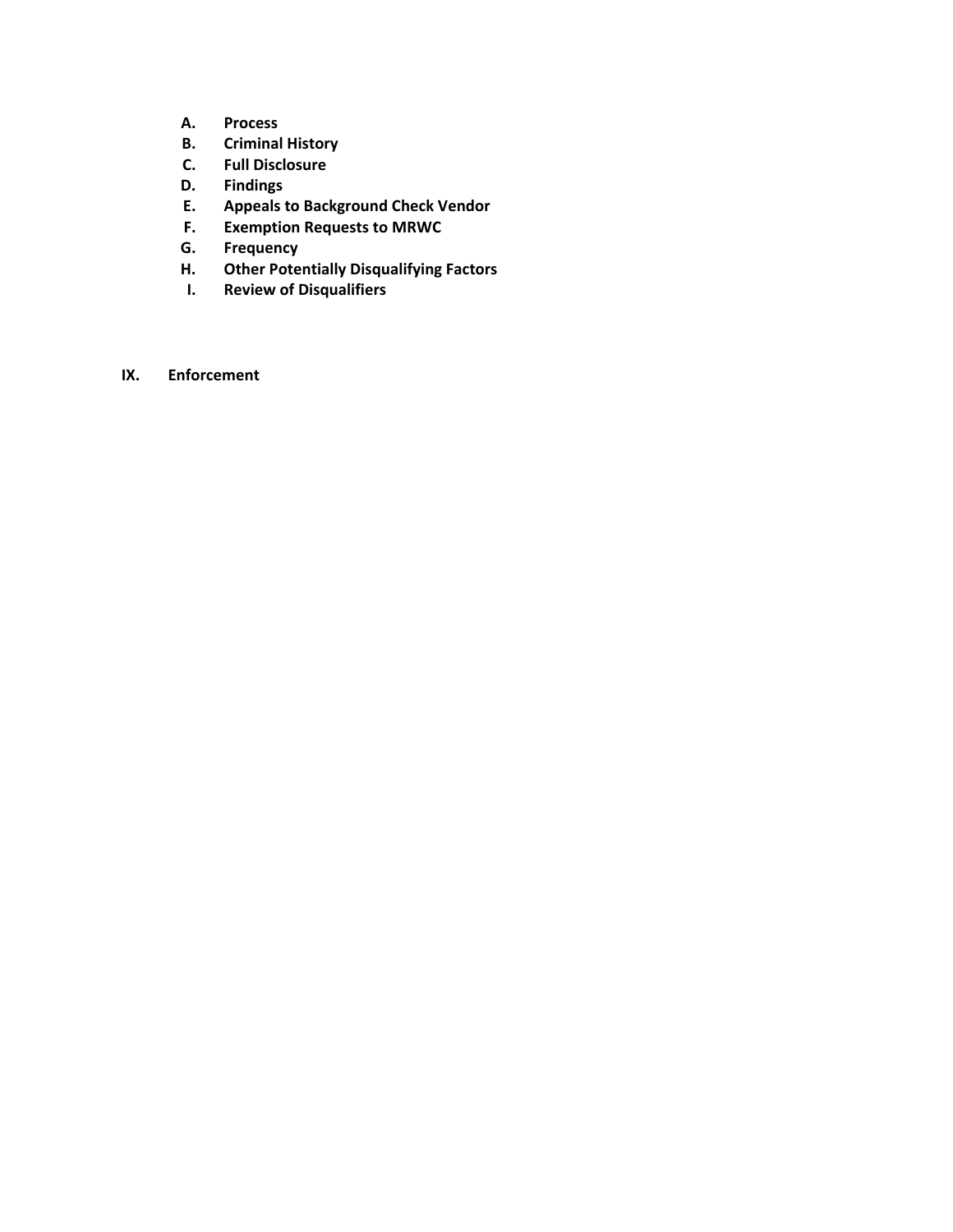# **INTRODUCTION AND USE OF THIS POLICY**

Rowing encourages a healthy lifestyle and builds self-confidence by teaching goal setting, teamwork and time management skills. Rowers are less likely to use cigarettes, drugs and alcohol; they have higher graduation rates and are more likely to attend college.

Unfortunately, sport can be a high-risk environment for misconduct, including child physical and sexual abuse. **All forms of misconduct are intolerable and in direct conflict with the Olympic/Paralympic Ideals and those of Miami Rowing and Watersports Center (MRWC)**. Misconduct may damage an athlete's psychological well-being; athletes who have been mistreated experience social embarrassment, emotional turmoil, psychological scars, loss of self-esteem and negative impacts on family, friends and the sport. Misconduct often hurts an athlete's competitive performance and may cause him or her to drop out of sport entirely.

**MRWC** is committed to improving the development and safety of athletes and participants involved in rowing. This policy will be a resource to guide the development, implementation and internal review of effective athlete safety and misconduct prevention strategies at **Miami Rowing and Watersports Center**.

The Protecting Young Victims from Sexual Abuse and Safe Sport Authorization Act of 2017 (Public Law 115-126) took effect in February 2018 ("**SafeSport Act**"). The SafeSport Act designated the United States Center for SafeSport (the "**Center**") as the official safe sport organization for all Olympic, Paralympic, Pan American, and Para Pan American sports in the United States. To prevent the emotional, physical and sexual abuse of amateur athletes, the SafeSport Act requires national governing bodies and Paralympic sports organizations to implement both prevention training and prevention policies.

As a member organization of USRowing (following guidelines of the U.S. Olympic & Paralympic Committee ("**USOPC"**), **MRWC (Miami Rowing and Watersports Center)**, its employees, contractors, volunteers, officials, board members, committee members and other designees, are required to comply with the U.S. Center for SafeSport Code of the U.S. and Paralympic Movement (the "**Code**"), including its reporting requirements, available here: https://uscenterforsafesport.org/wpcontent/uploads/2020/03/2020-SafeSport-Code-04.01.20.pdf

The Code serves as benchmark by which the Center evaluates whether a Code violation has occurred. For violations that fall within the Center's jurisdiction, the Center will determine resolutions and sanctions in connection with the violation.

The Code outlines prohibited conduct relating to the following categories for all Participants (hereinafter defined):

- Criminal Charges or Dispositions
- Child Abuse
- Bullying
- Harassment
- Hazing
- Sexual Misconduct
- Emotional Misconduct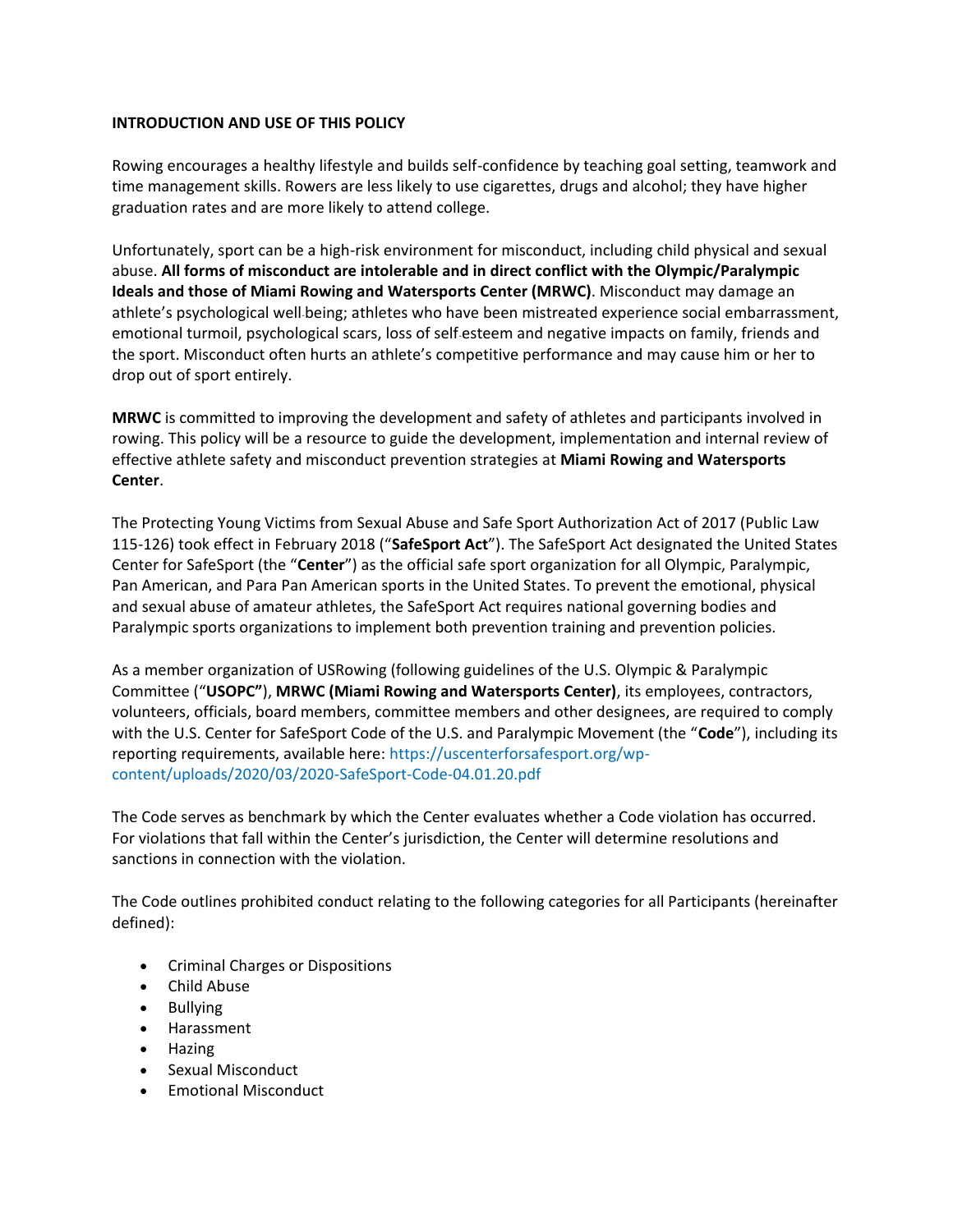- Physical Misconduct
- Aiding and Abetting
- Misconduct Related to Reporting
- Misconduct Related to the Center's Process
- Other Inappropriate Conduct
- Violation of the Minor Athlete Abuse Prevention Policies ("**MAAPP**")

Participants in regular contact with Minor Athletes (hereinafter defined) must abide by **MRWC**'s **MAAPP** contained below.

Pursuant to the SafeSport Act as implemented by the Code, the Center has exclusive jurisdiction over all issues involving Sexual Misconduct and Child Abuse (hereinafter defined). Such issues are to be reported directly to the Center *and* appropriate local authorities. Such reports to the Center should be made through the reporting form found here: https://uscenterforsafesport.org/report-a-concern/.

While non-sexual misconduct issues may be reported directly to the Center, **MRWC** encourages initial reporting of such matters to our organization using the internal reporting processes. You will find an **MRWC** reporting form here: http://

If, following review by **MRWC** authorities, the issue remains unresolved or is not susceptible to resolution at the Member Organization level, it may be reported to USRowing using the USRowing reporting form found here: https://usrowing.org/sports/2018/4/13/18827\_132107104230772015.aspx.

Individuals should adhere to the set of policies relevant to the role they are acting in at a given time.

# **DEFINITIONS**

The definitions below apply to all sections of this Policy. Where definitions are not included herein, but are contained in the SafeSport Code, the SafeSport Code definitions are adopted as if they are fully set forth herein:

- **Adult or adult**  Any individual 18 years of age or older.
- **Adult Participant**  Any adult (18 years or older) who is:
	- a. A member of **Miami Rowing and Watersports Center (MRWC)**
	- b. An employee or board member of **Miami Rowing and Watersports Center (MRWC)**
	- c. Authorized, approved, or appointed by **Miami Rowing and Watersports Center (MRWC)** to have regular contact with or authority over Minor Athletes. This may include volunteers, medical staff, trainers, chaperones, monitors, contract personnel, officials, adult athletes, staff, board members, and any other individual who meets the Adult Participant definition.
- **Adult Participant Personal Care Assistant (PCA)** An Adult Participant who assists an athlete requiring help with activities of daily living **(ADL)** and preparation for athletic participation. This support can be provided by a Guide for Blind or visually impaired athletes or can include assistance with transfer, dressing, showering, medication administration, and toileting. Personal Care Assistants are different for every athlete and should be individualized to fit their specific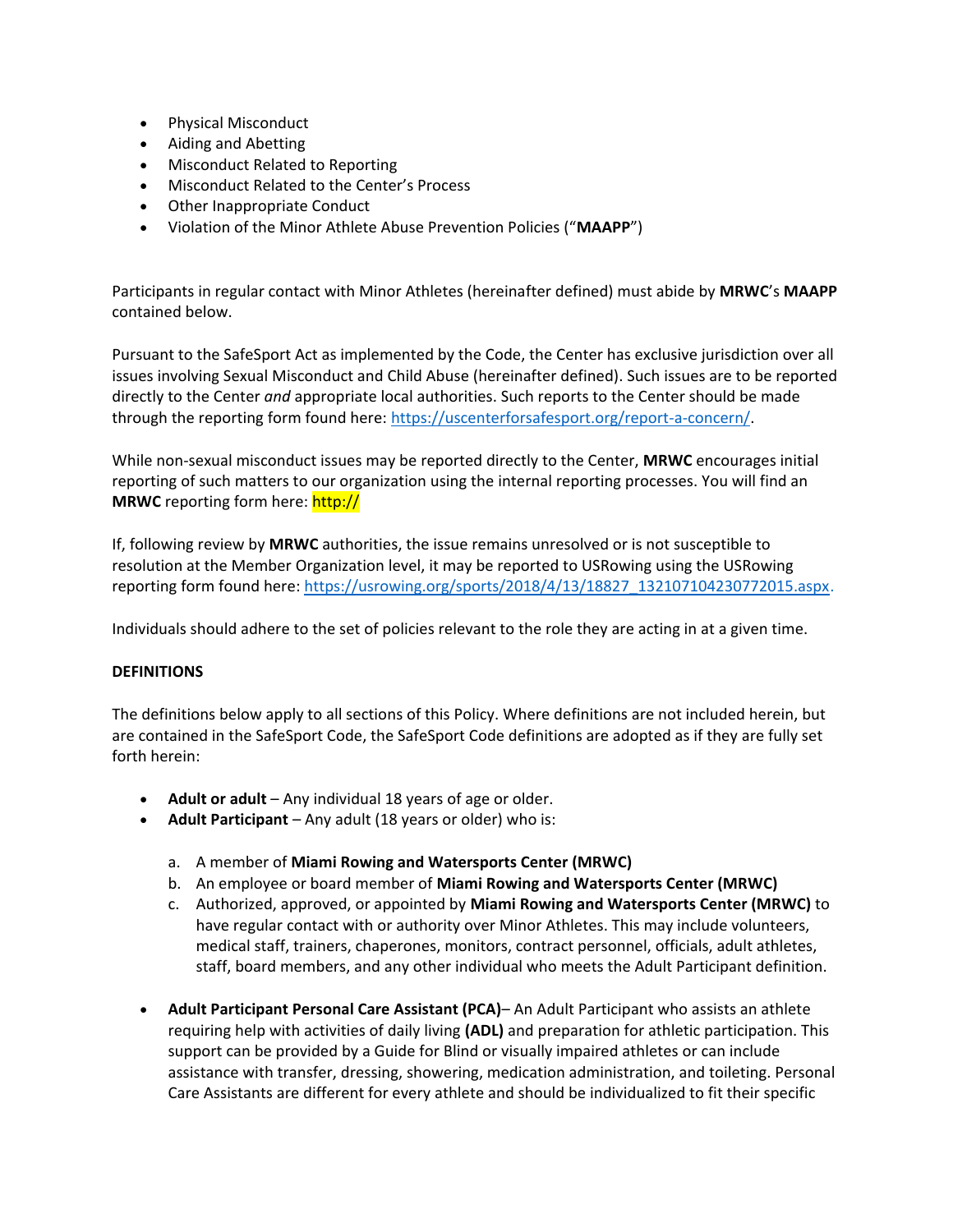needs. When assisting a Minor Athlete, Adult Participant PCAs must be authorized by the athlete's parent/guardian.

- **Amateur Athlete:** An athlete who meets the eligibility standards established by the National Governing Body or Paralympic sports organization for the sport in which the athlete competes.
- **Athlete**  Any rower who participates in any **MRWC** licensed competition event.
- **Authority**  When one person's position over another person is such that, based on the totality of the circumstances, they have the power or right to direct, control, give orders to, or make decisions for that person.
- **Center**  The U.S. Center for Safe Sport.
- **Close-In-Age-Exception**  An exception applicable to certain policies when an Adult Participant does not have authority over a Minor Athlete and is not more than four years older than the Minor Athlete (e.g., a 19-year-old and a 16-year-old). Note: this exception only applies within the prevention policies and not regarding conduct defined in the SafeSport Code.
- **Child, Children, Minor, and Youth**  An individual who is, or is believed by the Respondent to be, under the age of 18. The terms child, children, minor and youth are used interchangeably throughout this policy.
- **Child Abuse**  The term "child abuse" has the meaning set forth in Section 203 of the Victims of Child Abuse Act of 1990 (34 U.S.C. § 20341) or any applicable state law.
- **Claimant**  The person who is alleged to have experienced conduct that constitutes a Code violation, or a violation of this Policy.
- **Coach**  Any adult who has or shares the responsibility for instructing, teaching, training, or advising an athlete in the context of rowing.
- **Code**  The policies and procedures adopted by the Center for the U.S. Olympic and Paralympic Movement's National Governing bodies, which can be found at https://www.uscenterforsafesport.org.
- **Criminal Charge or Disposition**  Means that a Participant (a) is or has been subject to any disposition or resolution of a criminal proceeding, other than an adjudication of not guilty, including, but not limited to: an adjudication of guilt or admission to a criminal violation, a plea to the charge or a lesser included offense, a plea of no contest, any plea analogous to an "Alford" or "Kennedy" plea, the disposition of the proceeding through a diversionary program, deferred adjudication, deferred prosecution, disposition of supervision, conditional dismissal, juvenile delinquency adjudication, or similar arrangement; (b) is subject to a pending criminal charge(s) or warrant(s) for arrest. Criminal Charges may be evaluated by **MRWC** upon the original charges, amended charges, or those to which a plea was entered.
- **Dual Relationship**  An exception applicable to certain policies when an Adult Participant has a dual role or relationship with a Minor Athlete and the Minor Athlete's parent/guardian has provided written consent at least annually authorizing the exception.
- **Event MRWC** organized travel, lodging, practice, competition, health or medical treatment, and the meaning set forth in the Victims of Child Abuse Act of 1990 (34 U.S.C. § 20341).
- **Facility**  Any facility (including docks, gyms, or other locations used by a team or rowing organization), when at such time the Facility is either owned or being leased, rented or used by **Miami Rowing and Watersports Center (MRWC)**.
- **Interaction with Athletes**  Contact in association with any **MRWC** sanctioned activity or Event.
- **In-Program-Contact –** Any contact (including communications, interactions, or activities) between an Adult Participant and any Minor Athlete(s) related to participation in sport. Examples of In-Program Contact include, but are not limited to: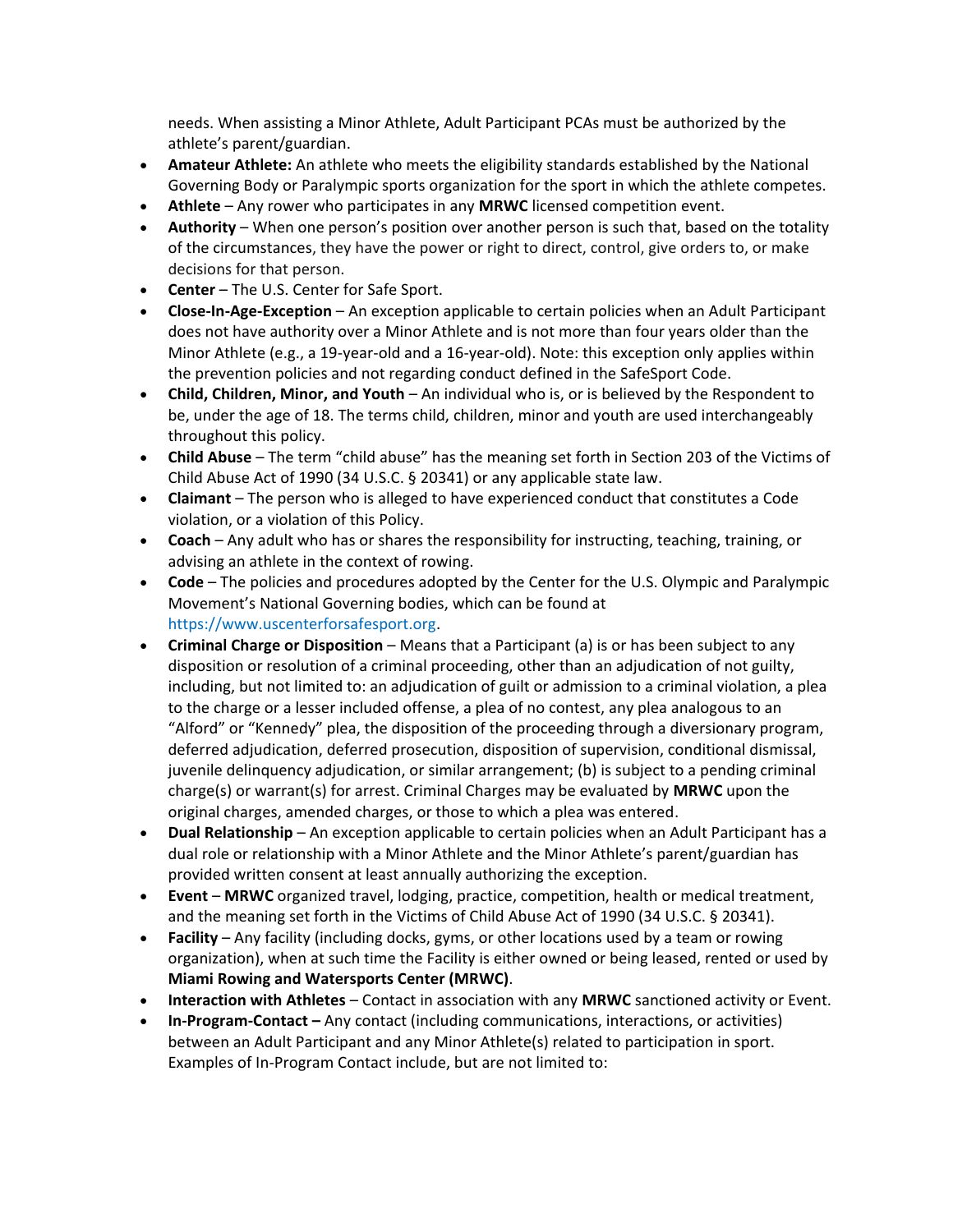- o Competition
- o Practices
- o Camps/clinics
- o Training/instructional sessions o Pre/post game meals
- o Team- or sport-related relationship building activities
- o Celebrations
- o Award ceremonies
- o Banquets
- o Team or sport-related fundraising or community service o Sport education o Competition site visits or Team travels
- **Minor Athlete**  is an amateur athlete under 18 years of age who participates in, or participated within the previous 12 months in, an event, program, activity, or competition that is part of, or partially or fully under the jurisdiction of **MRWC**.
- **National Governing Body (NGB)**  A U.S. Olympic National Governing Body, Pan American Sport Organization, or Paralympic Sport Organization recognized by the U.S. Olympic & Paralympic Committee pursuant to the Ted Stevens Olympic and Amateur Sports Act, 36 U.S.C. §§ 220501, et seq. This definition shall also apply to the USOPC, or other sports entity approved by the USOPC, when they have assumed responsibility for the management or governance of a sport included on the program of the Olympic, Paralympic, or Pan-American Games.
- **Paralympic Sport Organization (PSO)**  An amateur sports organization recognized and certified as an NGB by the USOPC.
- **Partial or Full Jurisdiction**  Includes any sanctioned Event (including all travel and lodging in connection with the event) by the NGB, PSO, USOPC, or LAO, or any facility that the NGB, PSO, USOPC, or LAO owns, leases, or rents for practice, training or competition.
- **Participant**  Any individual who: (a) currently is, or was at the time of a possible SafeSport violation, within the jurisdiction of **MRWC**, (b) is an Athlete or **MRWC** Designee, (c) a participant or attendee of a **MRWC** competition or sanctioned event, including team staff, medical or paramedical personnel, administrator, official, or other athlete support personnel, employee, or volunteer, or (d) **MRWC** employees, contractors, volunteers, officials, board and committee members and other designees, members and organizational members.
- **Power Imbalance**  A Power Imbalance may exist where, based on the totality of the circumstances one person has supervisory, evaluative, or other authority over another. Whether there is a Power Imbalance depends on several factors, including but not limited to: the nature and extent of the supervisory, evaluative or other authority over the person; the actual relationship between the parties; the parties' respective roles; the nature and duration of the relationship; the age of the parties involved; where there is an aggressor, whether there is a significant disparity in age, size, strength, or mental capacity. Once a Coach-Athlete relationship is established, a Power Imbalance is presumed to exist throughout the Coach-Athlete relationship (regardless of age) and is presumed to continue for Minor Athletes after the Coach-Athlete relationship terminates until the Athlete reaches 20 years of age. A Power Imbalance may exist, but it is not presumed, where an Intimate Relationship existed before the sport relationship (e.g., a relationship between two spouses or life partners that preceded the sport relationship).
- **Regular Contact**  Ongoing interactions during a 12-month period wherein an Adult Participant is in a role of direct and active engagement with any Minor Athlete(s). NOTE: NGBs, PSOs, and the USOPC must submit/include categories of members/individuals that fall under the definition including specific volunteer designations.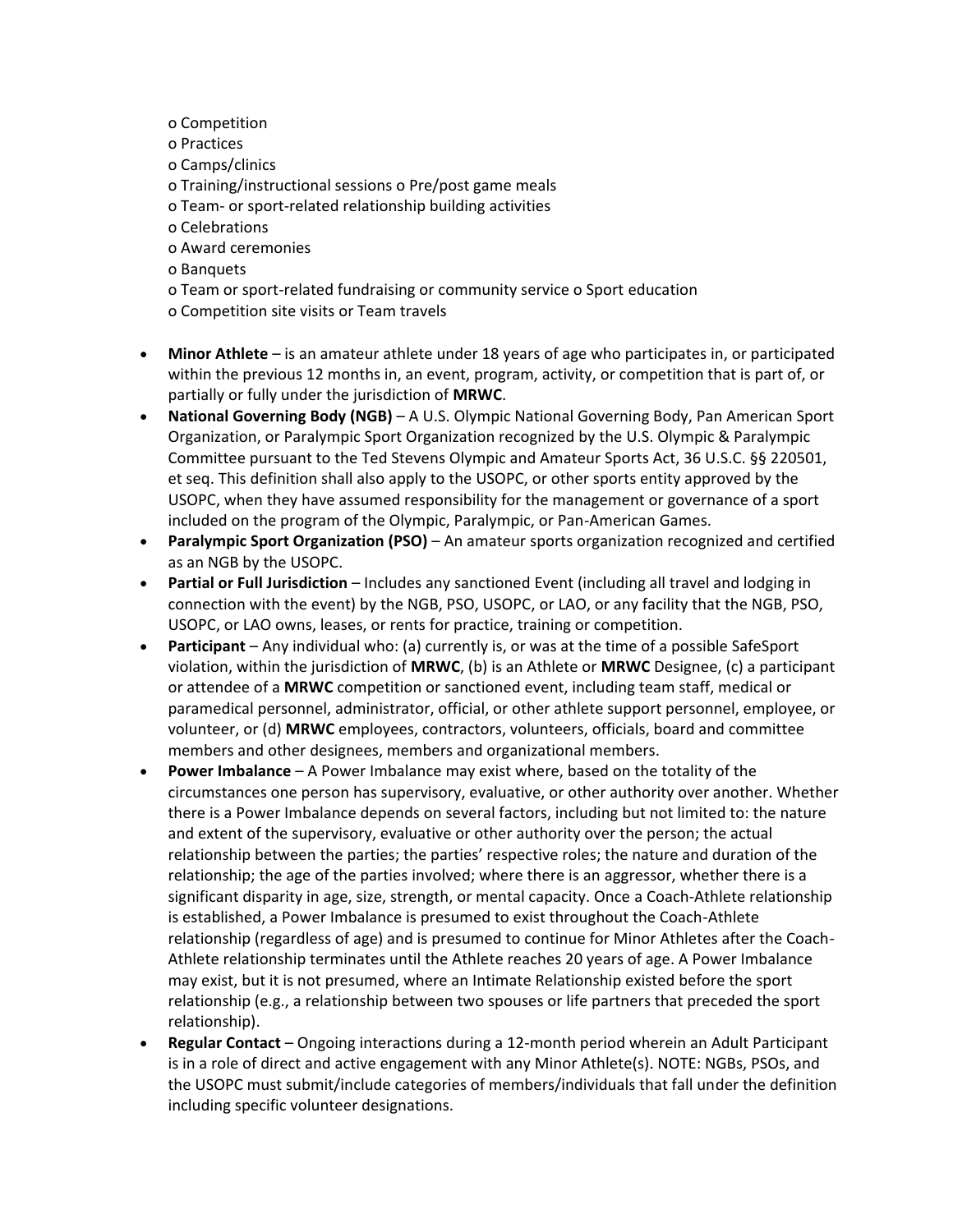- **Respondent**  A Participant who is alleged to have violated the Code or this Policy.
- **Sexual Misconduct**  Offenses (further described in Section IV of this Policy including, but not limited to:

o Sexual or gender-related harassment o Non-consensual sexual contact (or attempts to commit the same) o Non-consensual sexual intercourse (or attempts to commit the same) o Sexual exploitation o Bullying or hazing, or other inappropriate conduct of a sexual nature

- **Third-Party Reporter**  Individual other than the Claimant bringing reports ("third-party report") under this Policy.
- **U.S. Olympic & Paralympic Committee (USOPC)**  A federally chartered nonprofit corporation that serves as the National Olympic Committee and National Paralympic Committee for the United States.
- **MRWC Designee**  MRC Staff, MRC Licensed Officials, MRC Board members, MRC Team Coaches and Technical Advisors, MRC Trainers, or any other individual that MRC formally authorizes, approves, or appoints to (a) serve in a position of authority over, or (b) have regular contact with any Athlete.

# **MRC MINOR ATHLETE ABUSE PREVENTION POLICIES (MAAPP)**

The U.S. Center for SafeSport is committed to building a sports community where participants can work and learn together in an atmosphere free of emotional, physical, and sexual misconduct. supports this mission and is committed to ensuring our competition and training environments are free from abuse. This set of policies is for keeping young athletes safe.

# **A. AUTHORITY: PREVENTION TRAINING AND POLICIES**

The Protecting Young Victims from Sexual Abuse and Safe Sport Authorization Act of 2017 authorizes the Center to develop training and policies to prevent abuse—including physical, emotional, and sexual abuse—within the U.S. Olympic & Paralympic Movement. 36 U.S.C. § 220542(a)(1). Federal law requires that, at a minimum, national governing bodies and Paralympic sports organizations *must offer and give consistent training related to the prevention of child abuse: (1) to all adult members who are in regular contact with amateur athletes who are minors and (2) subject to parental consent, to members who are minors.* 36 U.S.C. § 220542(a)(2)(E). Federal law requires that these policies contain reasonable procedures to limit unobservable and uninterruptible one-on-one interactions between an amateur athlete, who is a minor, and an adult, who is not the minor's legal guardian, at facilities under the jurisdiction of organizations within the U.S. Olympic & Paralympic Movement. 36 U.S.C. § 220542(a)(2)(C).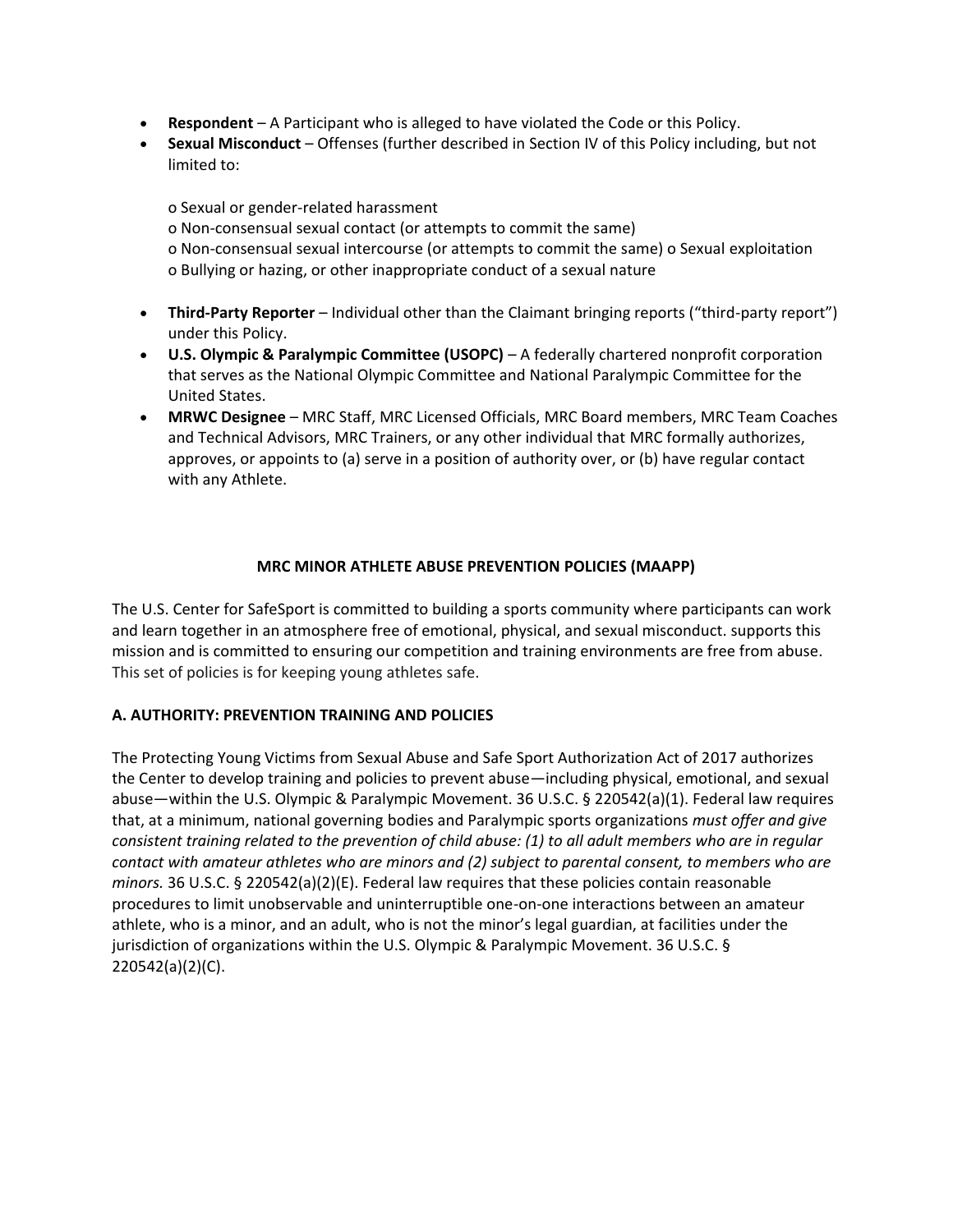#### **What is the MAAPP?**

To that end, the Center has developed the Minor Athlete Abuse Prevention Policies (MAAPP). The MAAPP is a collection of proactive prevention and training policies for the U.S. Olympic & Paralympic Movement. It has three primary components:

- 1. An Education & Training Policy that requires training for certain Adult Participants within the Olympic & Paralympic Movement.
- 2. Required Prevention Policies, focused on limiting one-on-one interactions between Adult Participants and Minor Athletes, that Organizations within the Olympic & Paralympic Movement must implement to prevent abuse.
- 3. Recommended Prevention Policies.

The Center developed the MAAPP to assist National Governing Bodies (NGBs), Paralympic Sport Organizations (PSOs), Local Affiliated Organizations (LAOs), the U.S. Olympic & Paralympic Committee (USOPC), and other individuals to whom these policies apply in meeting their obligations under federal law (*note*: implementing these policies does not guarantee that an organization or individual fully complies with federal law or all applicable legal obligations). Organizations should share these policies with all Participants and with parents/guardians of minor athletes. Those implementing these policies should consider the physical and cognitive needs of all athletes.

The MAAPP focuses on just two important aspects of a much larger comprehensive abuse prevention strategy. These policies address training requirements and limiting one-on-one interactions between adults and minor athletes. These policies are intended to be enforceable and reasonable, acknowledging, for example, that when a 17-year-old athlete turns 18, they become an adult athlete, and a complete prohibition of one-on-one interactions may not be necessary or practical. Additionally, there may be other instances when one-on-one interactions could occur, and in those cases, these policies provide strategies so parents/guardians can provide informed consent if they choose to allow a permitted interaction. **The Center recommends that parents first complete training on abuse prevention to be informed about potential boundary violations and concerns before consenting to the interaction.** 

While the MAAPP will help organizations implement these policies to greatly improve minor athlete safety, in no way can they guarantee athlete safety in all circumstances, especially when the policies are not fully implemented, followed, or monitored. These policies are not comprehensive of all prevention strategies, nor are they intended to be. These policies should be implemented alongside the SafeSport Code (refer to sections III-VII of this policy). Additionally, other resources are available that may assist organizations in improving athlete safety<sup>1</sup>.

<sup>1</sup> Saul, J., & Audage, N.C. (2007). *Preventing Child Sexual Abuse Within Youth-Servicing Organization: Getting Started on Policies and Procedures*. Atlanta, GA: Centers for Disease Control and Prevention; Canadian Centre for Child Protection. (2014). *Child Sexual Abuse: It Is Your Business*. Winnipeg, Manitoba: Canadian Centre for Child Protection; The Australian Royal Commission Into Institutional Responses to Child Sexual Abuse. (2017). *Final Report*.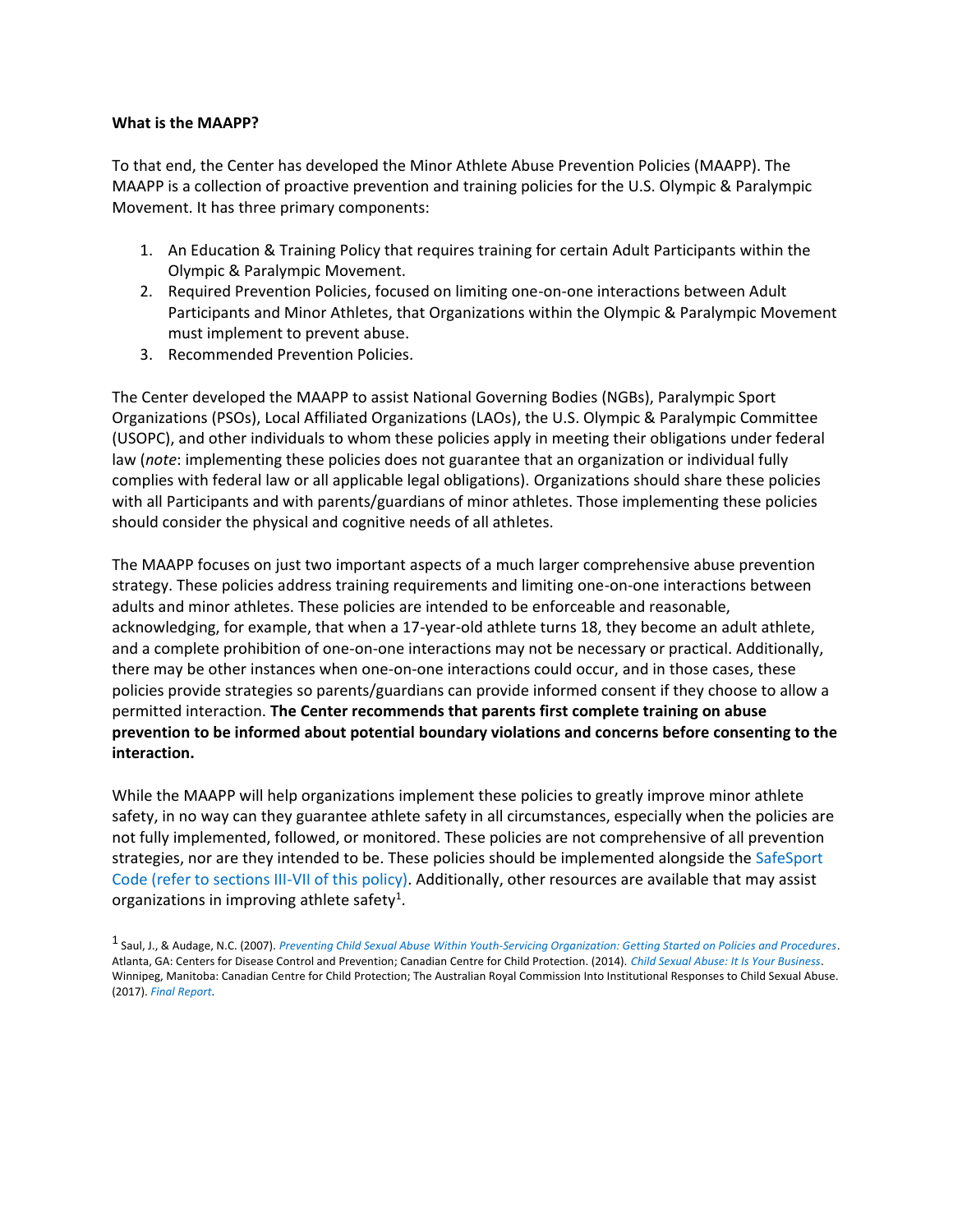# **How Does the Center Ensure Compliance with the MAAPP?**

Federal law requires the Center to conduct regular and random audits of the NGBs to ensure compliance with these policies. 36 U.S.C. § 220542(a)(2)(E). More specific organizational compliance requirements can be found in Part II. Additionally, it is the responsibility of the USOPC and each NGB, LAO, and Adult Participant to comply with the MAAPP. The Organizations can act in their respective programs for violations of the MAAPP by Adult Participants. Adult Participants also have an independent responsibility to comply with these MAAPP provisions. Violations of these provisions can result in sanctions under the SafeSport Code.

# **Is the MAAPP Different from the SafeSport Code?**

Yes. The SafeSport Code works alongside the MAAPP to prevent abuse. The MAAPP includes proactive prevention policies for organizations and individuals, while the SafeSport Code contains misconduct policies for individuals. However, violations of the MAAPP can violate the SafeSport Code, and violators can be sanctioned.

# **SCOPE**

# **The MAAPP Applies to "In-Program Contact" Within the Olympic & Paralympic Movement**

The MAAPP is required for the U.S. Olympic & Paralympic Committee (USOPC), National Governing Bodies (NGB), Local Affiliated Organizations (LAO), and Paralympic Sport Organizations (PSO) within the Olympic & Paralympic Movement (each an "Organization").

Some policies impose requirements on **MRWC** at sanctioned events and facilities partially or fully under **MRWC** jurisdiction. For example, **MRWC** must monitor locker rooms at their facilities and sanctioned events. Other policies impose certain requirements on Adult Participants under **MRWC** jurisdiction when the Adult Participant is having "In-Program Contact." For example, Adult Participants cannot have one-on-one electronic communications with Minor Athletes that they coach.

# **Does the MAAPP Have Any Exceptions?**

Yes. The MAAPP was written with certain appropriate exceptions in mind. Exceptions are addressed in each policy and include:

# 1. A Close-in-Age Exception

This exception applies to certain policies and allows for In-Program Contact between an Adult Participant and a Minor Athlete if:

- 1. The Adult Participant has no authority over the Minor Athlete; and
- 2. The Adult Participant is not more than four years older than the Minor Athlete.

# *Note: This exception is different than the close-in-age exception in the SafeSport Code pertaining to misconduct.*

- 2. Exceptions for Adult Participant Personal Care Assistants Working with a Minor Athlete
- 3. Exceptions for Dual Relationships This exception applies to certain policies when the Adult Participant has a dual role or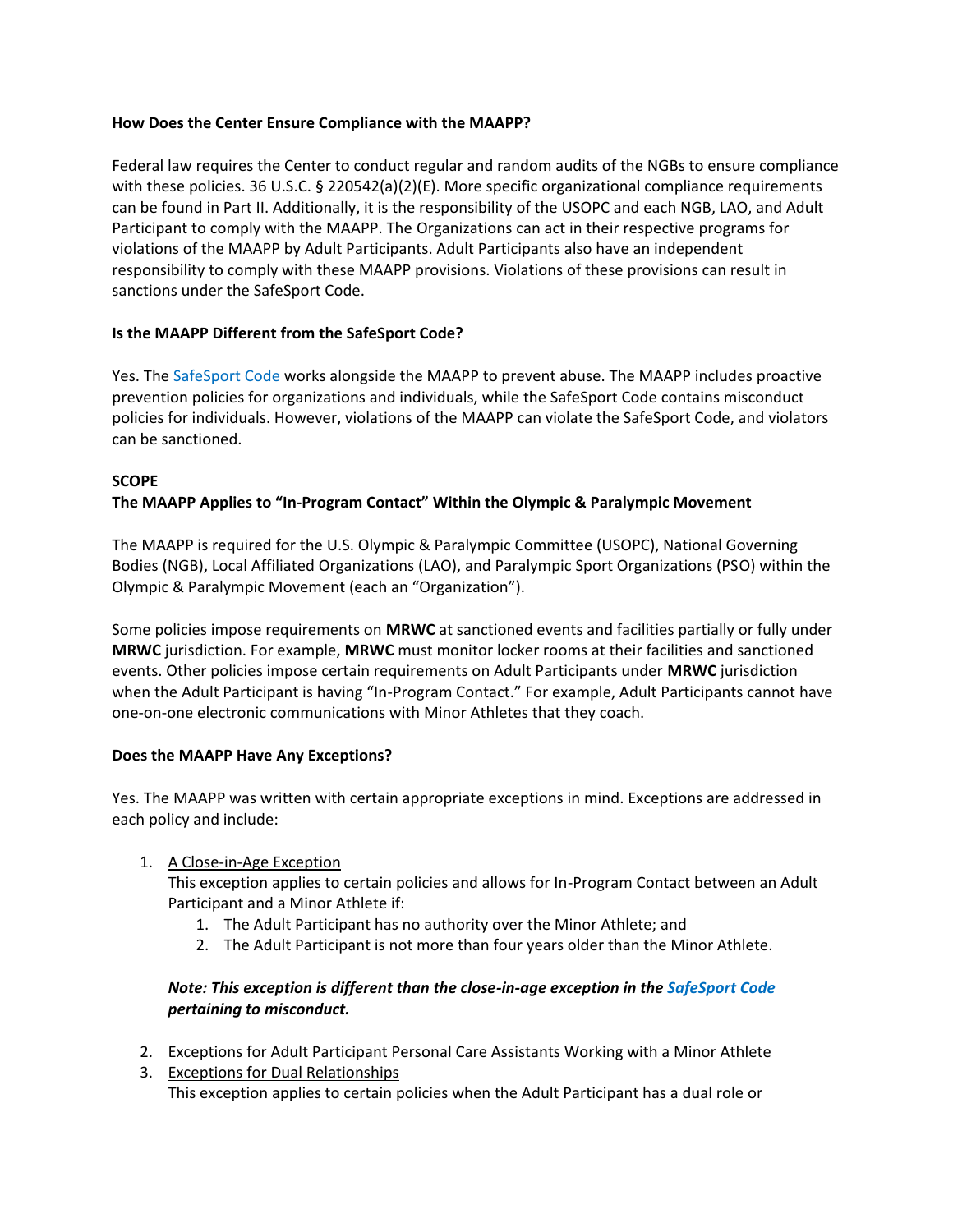relationship with a Minor Athlete. The exception requires written consent of the Minor Athlete's parent/guardian at least annually.

Many of the exceptions require parent/guardian consent. The Center recommends parents take training on child abuse prevention before providing consent under these policies. The Center offers a free Parent Course at www.athletesafety.org.

# **Am I required to take SafeSport Training?**

Certain Adult Participants within the Olympic & Paralympic Movement who have (i) regular contact with Minor Athletes, (ii) authority over Minor Athletes, or (iii) are employees or board members of **MRWC (Miami Rowing and Watersports Center)** are required to take training. The specific training requirements can be found in Part I, **MRWC** as a USRowing's Member Organizations shall implement policies and procedures sufficient to comply with federal requirements.

# **B. REPORTING VIOLATIONS**

Violations of these MAAPP policies can be reported to **MRWC** by submitting an Incident Report Form, which can be found at: http://

Or by contacting the members of the Safe Sport Protection Team at: MRWCSafeSport@gmail.com

You can report to USRowing as well through USRowing incident report form, https://usrowing.org/sports/2018/4/13/18827\_132107104230772015.aspx, or by contacting the members of the Safe Sport Protection Team at: USRowingSafeSport@usrowing.org, (609) 751-0713.

# **C. MAAPP PROVISIONS**

# **PART ONE: EDUCATION AND TRAINING POLICY**

# **A. Mandatory Child Abuse Prevention Training for Adult Participants**

# 1. Adult Participants Required to Complete Training

The following Adult Participants must complete the *SafeSport Trained* Core either through the Center's online training or the Center's approved, in-person training:

# **Specific to MRWC, the above Adult Participants include the following:**

- Adult members at **MRWC** who have regular contact with amateur athletes who are minors
- An adult authorized by **MRWC** to have regular contact with or authority over an amateur athlete who is a minor
- Adult staff, interns, and board members of a **MRWC** (Collectively "**Required Adults**")

# 2. Timing of Training

Adult Participants must complete this training: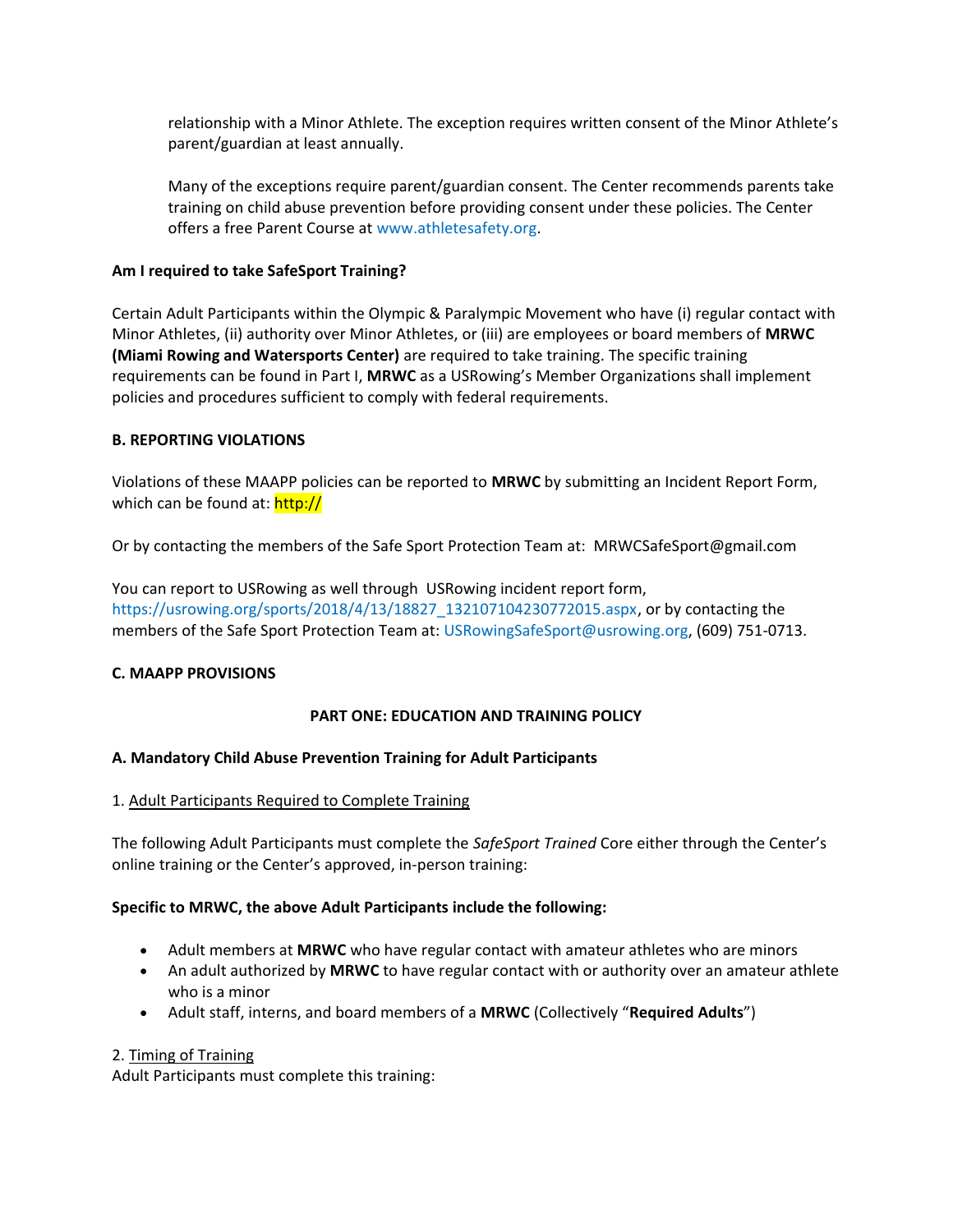a. Before regular contact with an amateur athlete who is a minor begins; and b. Within the first 45 days of either initial membership or upon beginning a new role subjecting the adult to this policy.

# 3. Refresher Training

The above listed Adult Participants must complete a refresher course on an annual basis, beginning the calendar year after completing the *SafeSport Trained* Core. Every four years, Adult Participants will complete the *SafeSport Trained* Core training.

# **B. Minor Athlete Training Must Be Offered**

1. The Center offers youth courses, located at www.athletesafety.org, that meet this requirement. Subject to parent consent.

# **C. Parent Training Must Be Offered.**

1. The Center offers a parent course, located at www.athletesafety.org, that meets this requirement.

# **D. Optional Training**

- 1. Adult Participants serving in a volunteer capacity, who will not have regular contact with or authority over Minor Athletes, should take the Center's brief Volunteer Course (or *SafeSport Trained* Core) before engaging or interacting with any Minor Athlete(s).
- 2. Parents of Minor Athletes are provided free online access to the Center's parent course and are encouraged to take the training.

# **E. Exemptions and Accommodations**

- A. Exemptions from this Education & Training Policy may be made on a case-by-case basis for victims/survivors. Requests may be made directly to the U.S. Center for SafeSport at exemptions@safesport.org.
- B. The Center will work with **MRWC** on appropriate accommodations for persons with disabilities and individuals with limited English proficiency to satisfy these training requirements. **MRWC** must provide reasonable accommodations and track any exemptions for individuals with disabilities and individuals with limited English proficiency.

# **PART TWO: REQUIRED PREVENTION POLICIES**

The following athlete abuse prevention policies go into effect January 1, 2022:

- One-on-one interactions (**MRWC** is required to establish reasonable procedures to limit on- onone interactions, as set forth in federal law.)
- Meetings and training sessions
- Massages and rubdowns/athletic training modalities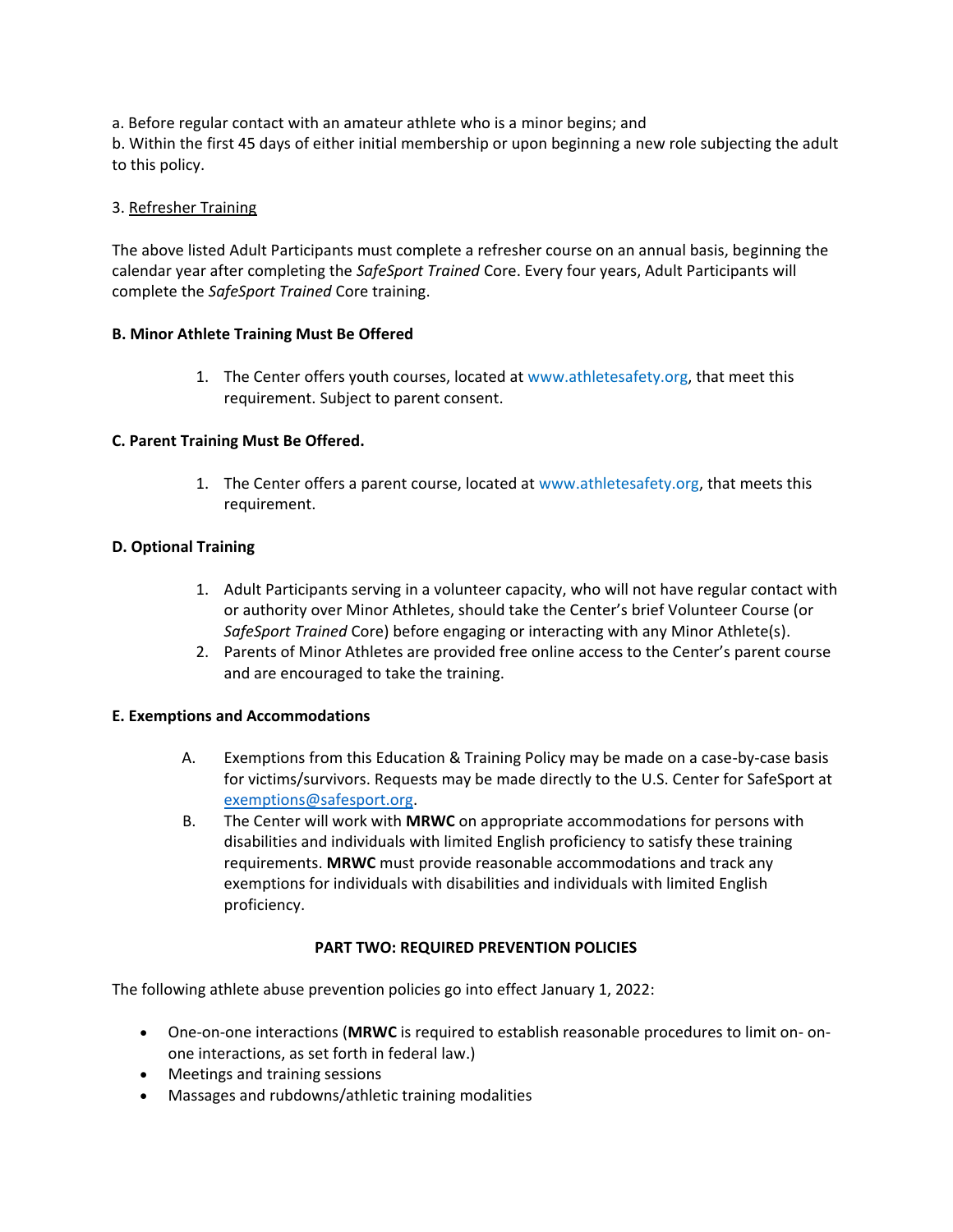- Areas where athletes change clothes.
- Social media and electronic communications
- Transportation
- Lodging

# **PART THREE: REQUIRED POLICIES FOR ONE-ON-ONE INTERATIONS**

Most of the child sexual abuse is perpetuated in isolated, one-on-one situations. By reducing such interactions between children and adults, programs reduce the risk of child sexual abuse. However, oneon-one time with trusted adults is also healthy and valuable for a child. Policies concerning one-on-one interactions must protect children while allowing for these beneficial relationships.

# **A. ONE-ON-ONE INTERACTIONS**

# 1. Observable and Interruptible

- All one-on-one In-Program Contact between an Adult Participant and a Minor Athlete must be observable and interruptible, except in emergency circumstances.
- The exceptions below may apply to specific policies, and if the exceptions apply, they are listed in the policy. These exceptions also apply to all one-on-one In-Program Contact not specifically addressed in other policies:
	- i. When a Dual Relationship exists; or
	- ii. When the Close-in-Age Exception applies; or
	- iii. If a Minor Athlete needs a Personal Care Assistant, and:
		- 1. (1) the Minor Athlete's parent/guardian has provided written consent to **MRWC** for the Adult Participant Personal Care Assistant to work with the Minor Athlete; and
		- 2. (2) the Adult Participant Personal Care Assistant has complied with the Education & Training Policy; and
		- 3. (3) the Adult Participant Personal Care Assistant has complied with the **MRWC** background screening policy; or
	- iv. In other circumstances specifically addressed in this policy that allow for certain one-onone interactions if **MRWC** receives parent/ guardian consent.

# **B. MEETINGS AND TRAINING SESSIONS**

1. Observable and Interruptible:

 Adult Participants must follow the one-on-one interaction policy in all meetings and training sessions where Minor Athlete(s) are present.

2. Individual Training Sessions:

a. One-on-one, In-Program, individual training sessions must be observable and interruptible except if:

- i. A Dual Relationship exists; or
- ii. The Close-in-Age Exception applies; or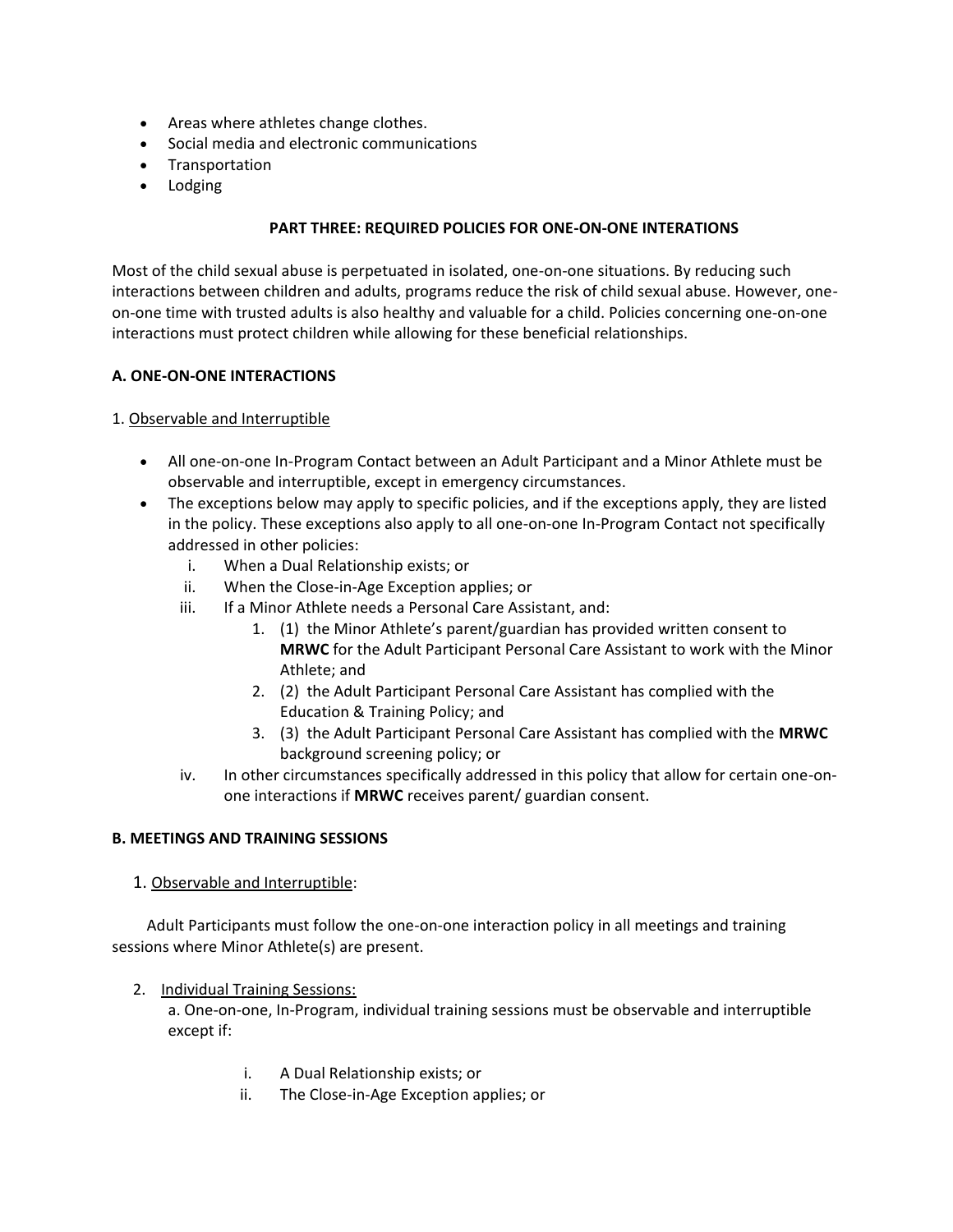- iii. A Minor Athlete needs a Personal Care Assistant, and:
	- 1. (1) the Minor Athlete's parent/guardian has provided written consent to **MRWC** for the Adult Participant Personal Care Assistant to work with the Minor Athlete; and
	- 2. (2) the Adult Participant Personal Care Assistant has complied with the Education & Training Policy; and
	- 3. (3) the Adult Participant Personal Care Assistant has complied with **MRWC** background screening policy.

The Adult Participant providing the individual training session must receive advance, written consent from the Minor Athlete's parent/guardian at least annually, which can be withdrawn at any time; and

b. Parents/guardians must be allowed to observe the individual training session.

 3. Meetings with licensed mental health care professionals and health care providers (other than athletic trainers<sup>2</sup>):

If a licensed mental health care professional or licensed health care provider meets one-on-one with a Minor Athlete at a sanctioned event or a facility, which is partially or fully under **MRWC**'s jurisdiction, the meeting must be observable and interruptible except:

- 1. If the door remains unlocked; and
- 2. Another adult is present at the facility and notified that a meeting is occurring, although the Minor Athlete's identity needs not be disclosed; and
- 3. **MRWC** is notified that the provider will be meeting with a Minor Athlete; and
- 4. The provider obtains consent consistent with applicable laws and ethical standards, which can be withdrawn at any time.
- 4. Recommended Best Practices:

a. Monitoring: If a permitted meeting or training session takes place between an Adult Participant(s) and a Minor Athlete(s) at a facility partially or fully under **MRWC**'s jurisdiction, another Adult Participant will monitor each meeting or training session. Monitoring includes reviewing the parent/guardian consent form, knowing that the meeting or training session is occurring, knowing the approximate planned duration of the meeting or training session, and dropping in on the meeting or training session.

b. Parent Training: Parents/guardians receive the U.S. Center for SafeSport's education and training on child abuse prevention before providing consent for their Minor Athlete to have a meeting or training session with an Adult Participant subject to these policies.

<sup>&</sup>lt;sup>2</sup> Athletic trainers who are covered under these policies must follow the "Athletic Training Modalities, Massages, and Rubdowns" policy.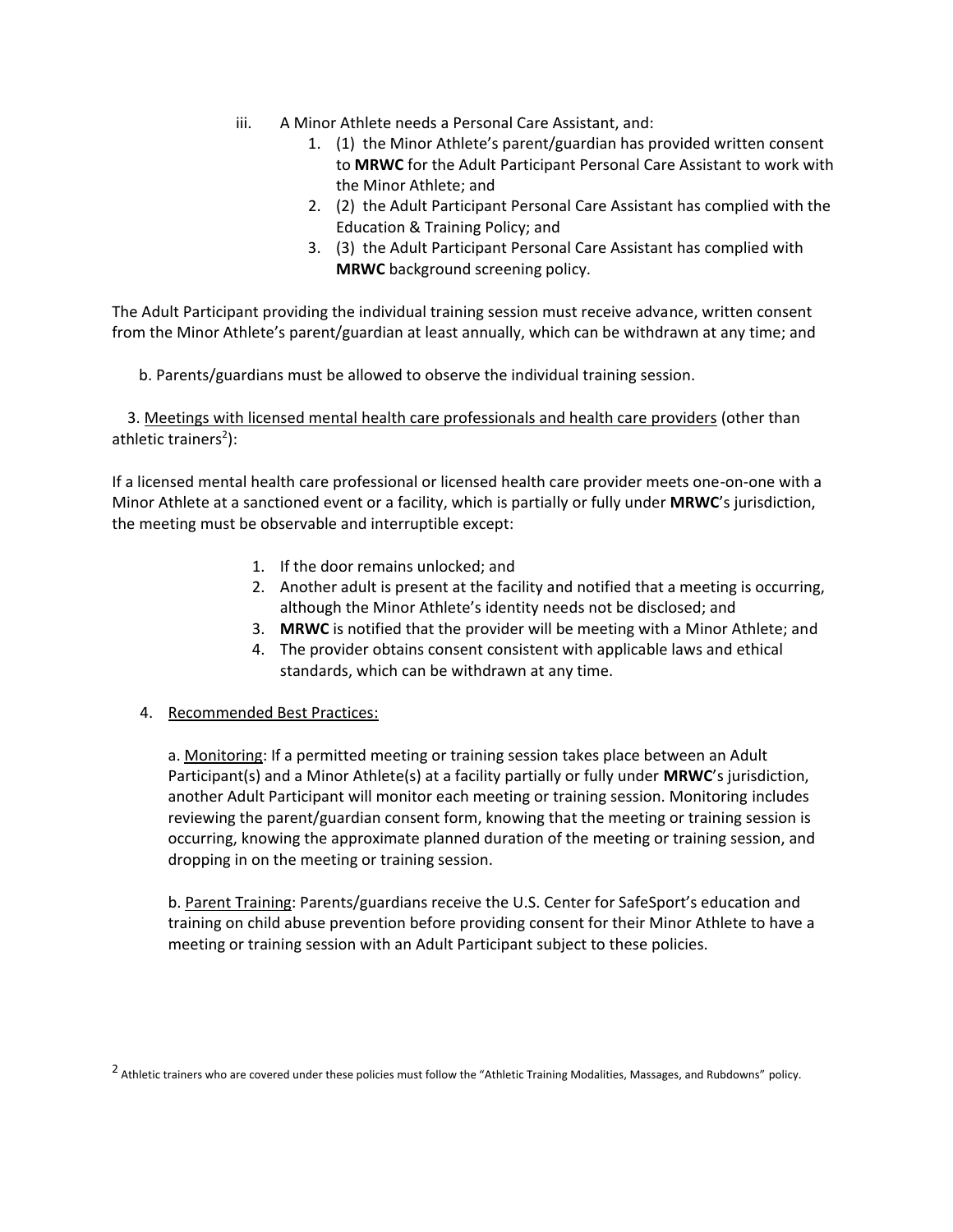# **C. MASSAGES AND RUBDOWNS/ATHLETIC TRAINING MODALITIES (ALL HEALTHCARE PROVISION)**

#### 1. Athletic training modality, massage, or rubdown

All In-Program athletic training modalities, massages, or rubdowns of a Minor Athlete must:

- a. Be observable and interruptible; and
- b. Have another Adult Participant physically present for the athletic training modality, massage, or rubdown; and
- c. Have documented consent as explained in subsection (2) below; and
- d. Be performed with the Minor Athlete fully or partially clothed, ensuring that the breasts, buttocks, groin, or genitals are always covered; and
- e. Allow parents/guardians in the room as an observer, except for competition or training venues that limit credentialing.

# 2.Consent

- a) Providers of athletic training modalities, massages, and rubdowns or **MRWC**, when applicable, must obtain consent at least annually from Minor Athletes' parents/guardians before providing any athletic training modalities, massages, or rubdowns.
- b) Minor Athletes or their parents/guardians can withdraw consent at any time.

# 3.Recommended Best Practices

**MRWC** recommends the following components:

- a. Obtaining the annual written consent from a legal guardian with respect to each practitioner providing massage or rubdown/athletic training modality to a minor athlete.
- b. Parents/guardians receive the U.S. Center for SafeSport education and training on child abuse prevention before providing consent for their Minor Athlete to receive an athletic training modality, massage, or rubdown.
- c. The provider should narrate the steps in the massage, rubdown, or athletic training modality before taking them, seeking assent of the Minor Athlete throughout the process.
- d. When possible, techniques should be used to reduce physical touch of Minor Athletes.
- e. Only licensed providers should administer a massage, rubdown, or athletic training modality.
- f. Coaches, regardless of whether they are licensed massage therapists, should not massage Minor Athletes.
- g. Keep treatment room at a suitable temperature where possible (fans or heaters may be required).
- h. Practitioners should seek to ensure they never place themselves between the athlete and the door.

# **D. AREAS WHERE ATHLETES CHANGE** (**may include, but are not limited to, locker rooms, the boathouse, and restrooms)**

1. Observable and Interruptible:

Adult Participants must ensure that all one-on-one In-Program Contact with Minor Athlete(s) in a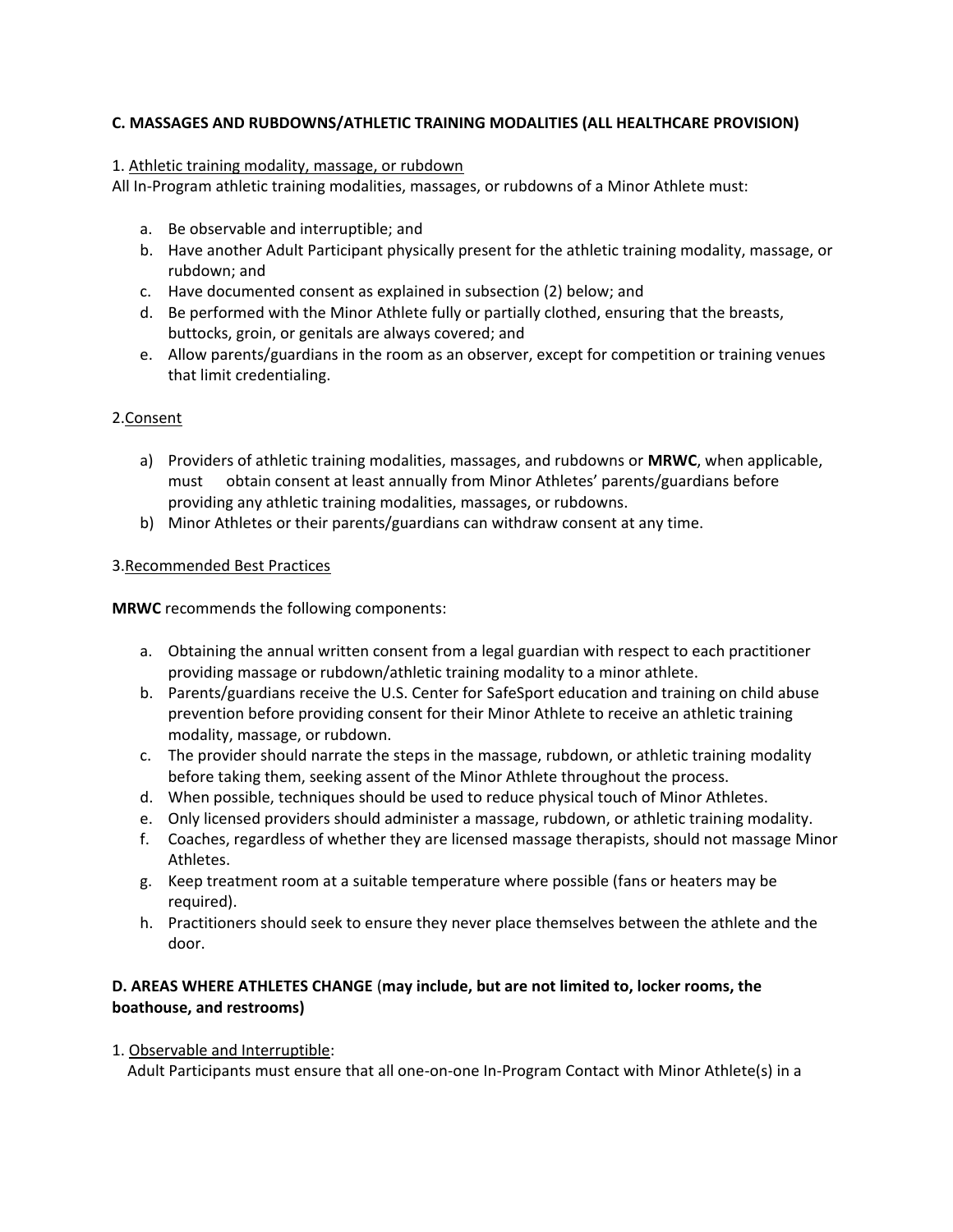locker room, changing area, or similar space where Minor Athlete(s) are present is observable and interruptible, except if:

- a. A Dual Relationship exists; or
- b. The Close-in-Age Exception applies; or
- c. A Minor Athlete needs a Personal Care Assistant and:
	- i. the Minor Athlete's parent/guardian has provided written consent to **MRWC** for the Adult Participant Personal Care Assistant to work with the Minor Athlete; and
	- ii. the Adult Participant Personal Care Assistant has complied with the Education & Training Policy; and
	- iii. the Adult Participant Personal Care Assistant has complied with the MRC background screening policy.

# 2.Conduct in Locker Rooms, Changing Areas, and Similar Spaces

- a. No Adult Participant or Minor Athlete can use the photographic or recording capabilities of any device in locker rooms, changing areas, or any other area designated as a place for changing clothes or undressing.
- b. Adult Participants must not change clothes or behave in a manner that intentionally or recklessly exposes their breasts, buttocks, groins, or genitals to a Minor Athlete.
- c. Adult Participants must not shower with Minor Athletes unless:
	- The Adult Participant meets the Close-in-Age Exception; or
	- The shower is part of a pre- or post-activity rinse while wearing swimwear.
- d. Parents/guardians may request in writing that their Minor Athlete(s) not change or shower with Adult Participant(s) during In-Program Contact. **MRWC**, and the Adult Participant(s) must abide by this request.

# 3.Personal Care Assistants

Adult Participant Personal Care Assistants are permitted to be with and assist Minor Athlete(s) in locker rooms, changing areas, and similar spaces where other Minor Athletes are present, if they meet the requirements in subsection (1)(c) above.

# 4.Availability and Monitoring of Locker Rooms, Changing Areas, and Similar Spaces

- a. **MRWC** must provide a private or semi-private place for Minor Athletes that need to change clothes or undress at sanctioned events or facilities partially or fully under the **MRWC**'s jurisdiction.
- b. **MRWC** must monitor the use of locker rooms, changing areas, and similar spaces to ensure compliance with these policies at sanctioned events or facilities partially or fully under the **MRWC**'s jurisdiction.

# 5.Recommended Best Practices

a. Adult Participants should make every effort to recognize when a minor athlete goes to a locker room or changing area during practice and competition and, if they do not return in a timely fashion, check on the minor athlete's whereabouts.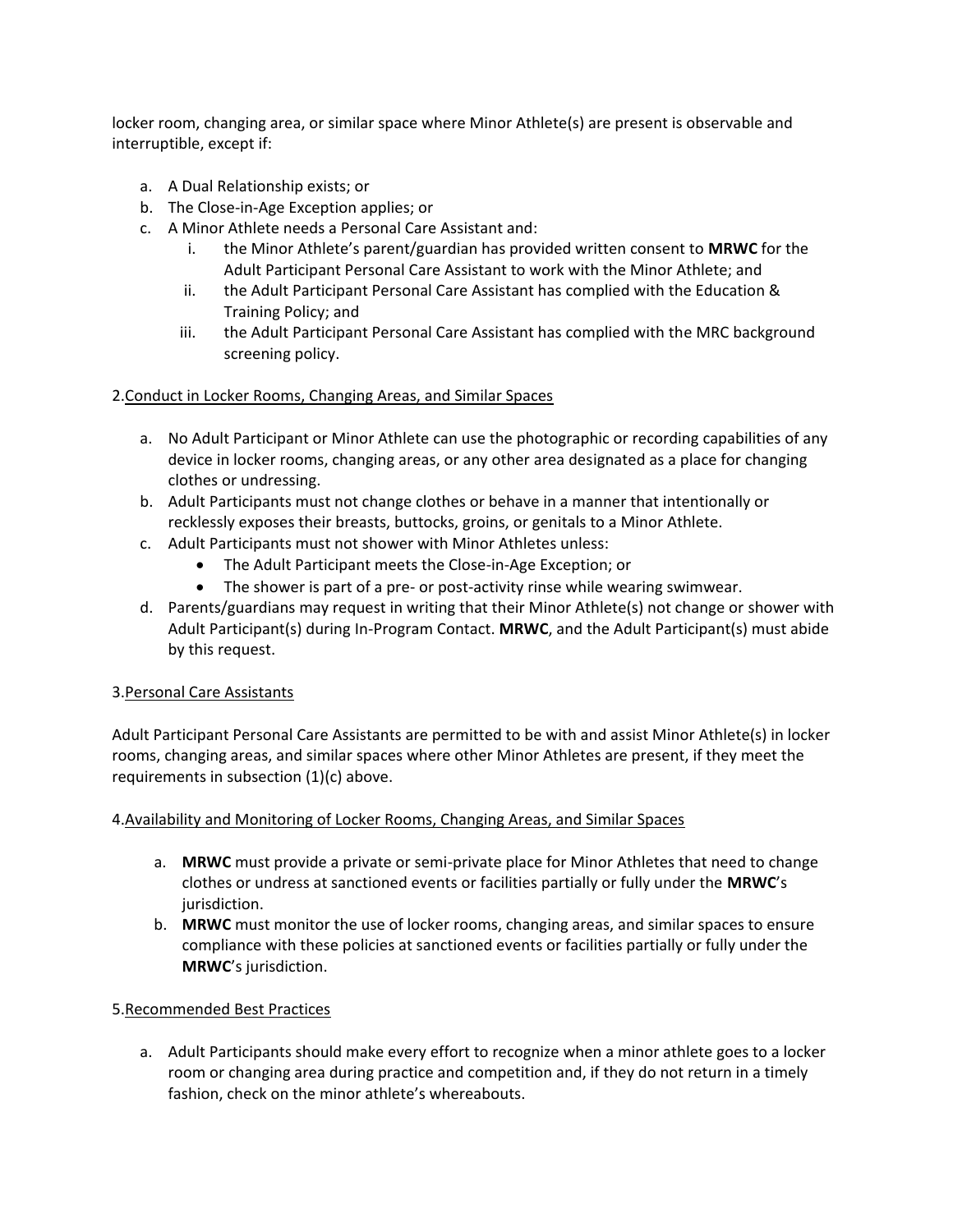b. Parents should not enter locker rooms and changing areas unless it is truly necessary. In those instances, it should only be a same-sex parent when other minor athletes are changing in the same locker room or changing area. If this is necessary, parents should let a coach or administrator know about this in advance.

# **E. ELECTRONIC COMMUNICATIONS**

# 1. Open and Transparent

All one-on-one electronic communications between an Adult Participant and a Minor

- Athlete must be Open and Transparent except:
	- a. When a Dual Relationship exists; or
	- b. When the Close-in-Age Exception applies; or
	- c. If a Minor Athlete needs a Personal Care Assistant and:
		- 1. the Minor Athlete's parent/guardian has provided written consent to **MRWC** for the Adult Participant Personal Care Assistant to work with the Minor Athlete; and
		- 2. the Adult Participant Personal Care Assistant has complied with the Education & Training Policy; and
		- 3. the Adult Participant Personal Care Assistant has complied with **MRWC**'s background screening policy.
- Open and Transparent means that the Adult Participant copies or includes the Minor Athlete's parent/guardian, another adult family member of the Minor Athlete, or another Adult Participant.

If a Minor Athlete communicates with the Adult Participant first, the Adult Participant must follow this policy if the Adult Participant responds.

 Only platforms that allow for Open and Transparent communication may be used to communicate with Minor Athletes.

# 2.Team Communication

When an Adult Participant communicates electronically to the entire team or any number of Minor Athletes on the team, the Adult Participant must copy or include another Adult Participant or the Minor Athletes' parents/guardians.

# 3.Content

All electronic communication originating from an Adult Participant(s) to a Minor Athlete(s) must be professional in nature unless an exception in (1)(a) exists.

# 4.Requests to discontinue

Parents/guardians may request in writing that the Organization or an Adult Participant subject to this policy not contact their Minor Athlete through any form of electronic communication. **MWRC** and the Adult Participant must abide by any request to discontinue, absent emergency circumstances.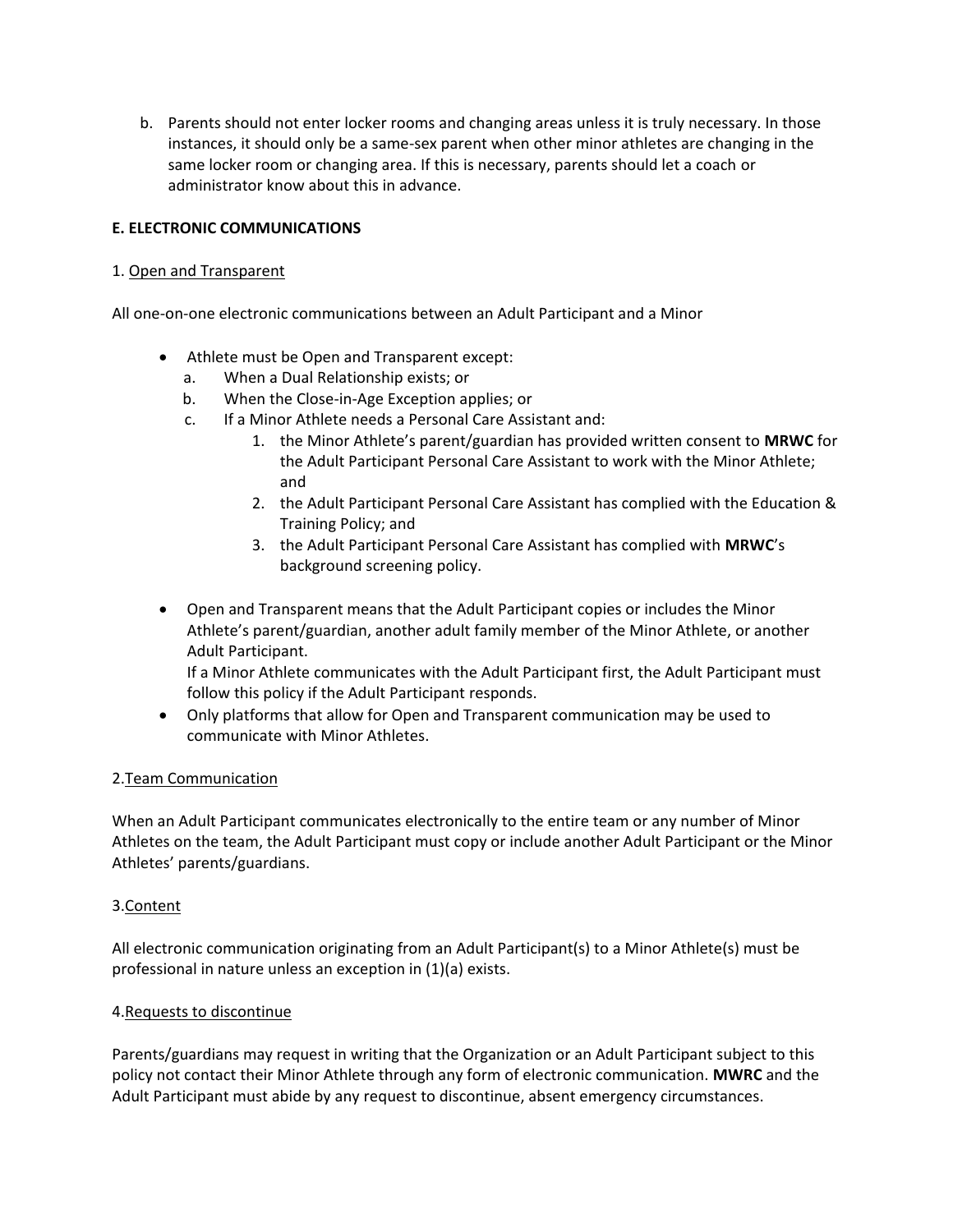#### 5.Recommended Best Practices

**MRWC** recommends the following components:

- a. Hours: Electronic communications should generally only be sent between the hours of 8:00 a.m. and 8:00 p.m., unless emergency circumstances exist, or while traveling internationally or during competition travel.
- b. Social Media Connections: Adult Participants, except those with a Dual Relationship or who meet the Close-in-Age Exception, are not permitted to maintain private social media connections with Minor Athletes and should discontinue existing social media connections with Minor Athletes.

# **F. TRANSPORTATION**

# 1. Transportation

- a. An Adult Participant cannot transport a Minor Athlete one-on-one during In-Program travel, except if:
	- i. A Dual Relationship exists; or
	- ii. The Close-in-Age Exception applies; or
	- iii. A Minor Athlete needs a Personal Care Assistant and:
		- 1. The Minor Athlete's parent/guardian has provided written consent to **MRWC** for the Adult Participant Personal Care Assistant to work with the Minor Athlete; and
		- 2. The Adult Participant Personal Care Assistant has complied with the Education & Training Policy; and
		- 3. The Adult Participant Personal Care Assistant has complied with **MRWC**'s background screening policy; or
	- iv. The Adult Participant has advance, written consent to transport the Minor Athlete oneon-one obtained at least annually from the Minor Athlete's parent/guardian.
- b. Minor Athlete(s) or their parent/guardian can withdraw consent at any time.
- c. An Adult Participant meets the In-Program transportation requirements if the Adult Participant is accompanied by another Adult Participant or at least two minors.
- d. Written consent from a Minor Athlete's parent/guardian is required for all transportation sanctioned by **MRWC** at least annually.

# **G. LODGING**

# 1.Hotel Rooms and Other Sleeping Arrangements:

- a. All In-Program Contact at a hotel or lodging site between an Adult Participant and a Minor Athlete must be observable and interruptible, and an Adult Participant cannot share a hotel room or otherwise sleep in the same room with a Minor Athlete(s), except if:
	- i. A Dual Relationship Exists, and the Minor Athlete's parent/guardian has provided **MRWC** with advance, written consent for the lodging arrangement.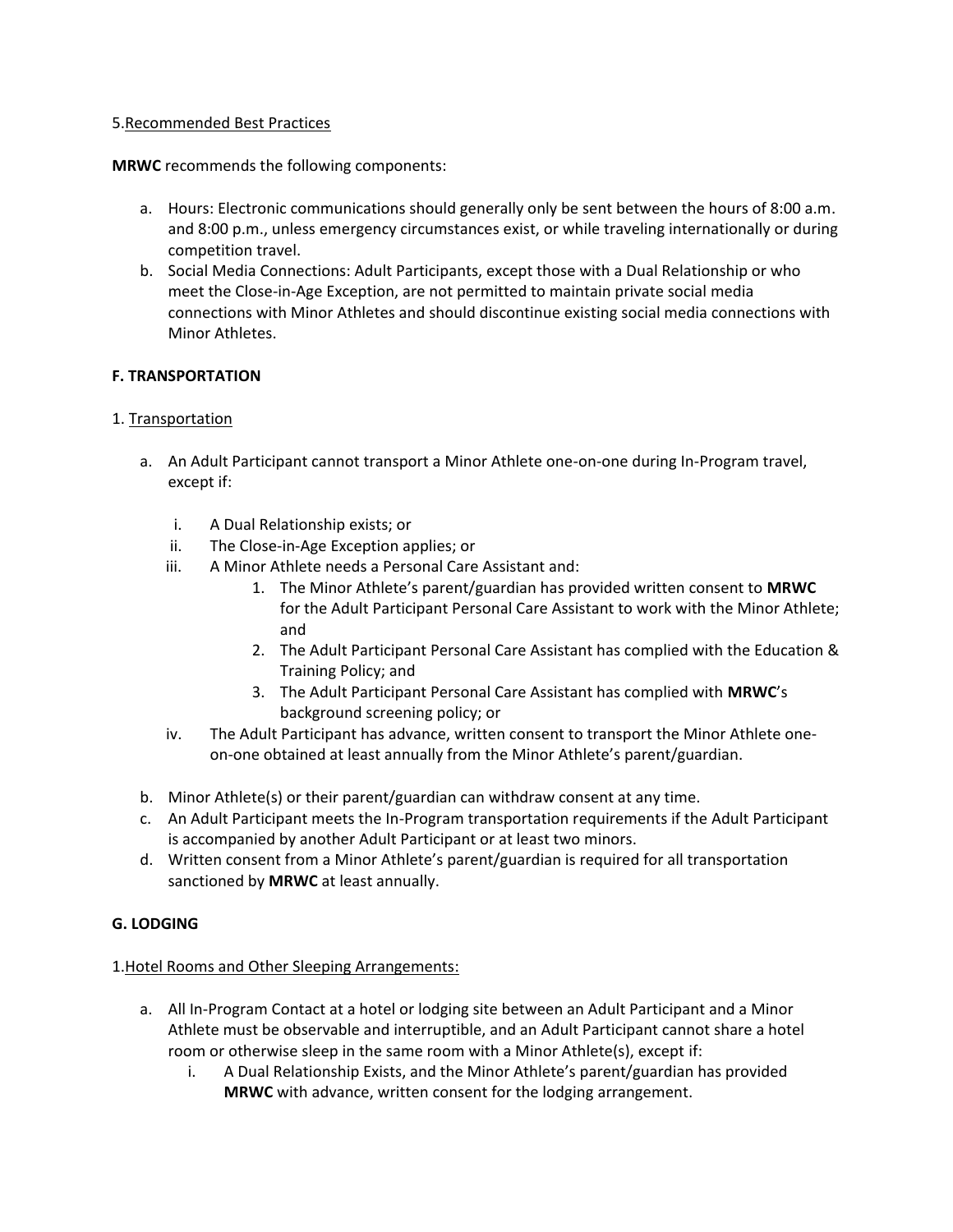- ii. The Close-in-Age Exception applies, and the Minor Athlete's parent/guardian has provided **MRWC**, written consent for the lodging arrangement; or
- iii. The Minor Athlete needs a Personal Care Assistant, and:
	- 1. The Minor Athlete's parent/guardian has provided advance, written consent to **MRWC** for the Adult Participant Personal Care Assistant to work with the Minor Athlete and for the lodging arrangement.
	- 2. The Adult Participant Personal Care Assistant has complied with the Education & Training Policy; and
	- 3. The Adult Participant Personal Care Assistant has complied with **MRWC** background screening policy.
- b. Written consent from a Minor Athlete's parent/guardian must be obtained for all In-Program lodging at least annually.

# 2.Monitoring or Room Checks During In-Program Travel:

If **MRWC** performs room checks during In-Program lodging, the one-on-one interaction policy must be followed and at least two adults must be present for the room checks.

Additional Requirements for Lodging Authorized or Funded by the Organization

- 1. Adult Participants traveling with **MRWC** must, at least annually, agree to and sign the lodging policy of **MRWC**.
- 2. Adult Participants that travel overnight with Minor Athlete(s) are deemed to have Authority over Minor Athlete(s) and thus must comply with the Safe Sport Policy.

# **H. ADDITIONAL RECOMMENDED POLICIES FOR KEEPING YOUNG ATHLETES SAFE**

# 1.Out-of-Program Contact:

Adult Participants, who do not meet the Close-in-Age Exception nor have a Dual Relationship with a Minor Athlete, should not have out-of-program contact with Minor Athlete(s) without legal/parent guardian consent, even if the out-of-program contact is not one-on-one.

# 2.Gifting:

- a. Adult Participants, who do not meet the Close-in-Age Exception nor have a Dual Relationship with a Minor Athlete, should not give personal gifts to Minor Athlete(s).
- b. Gifts that are equally distributed to all athletes and serve a motivational or education purpose are permitted.

# 3. Photography/Video

a. Photographs or videos of athletes may only be taken in public view and must observe generally accepted standards of decency.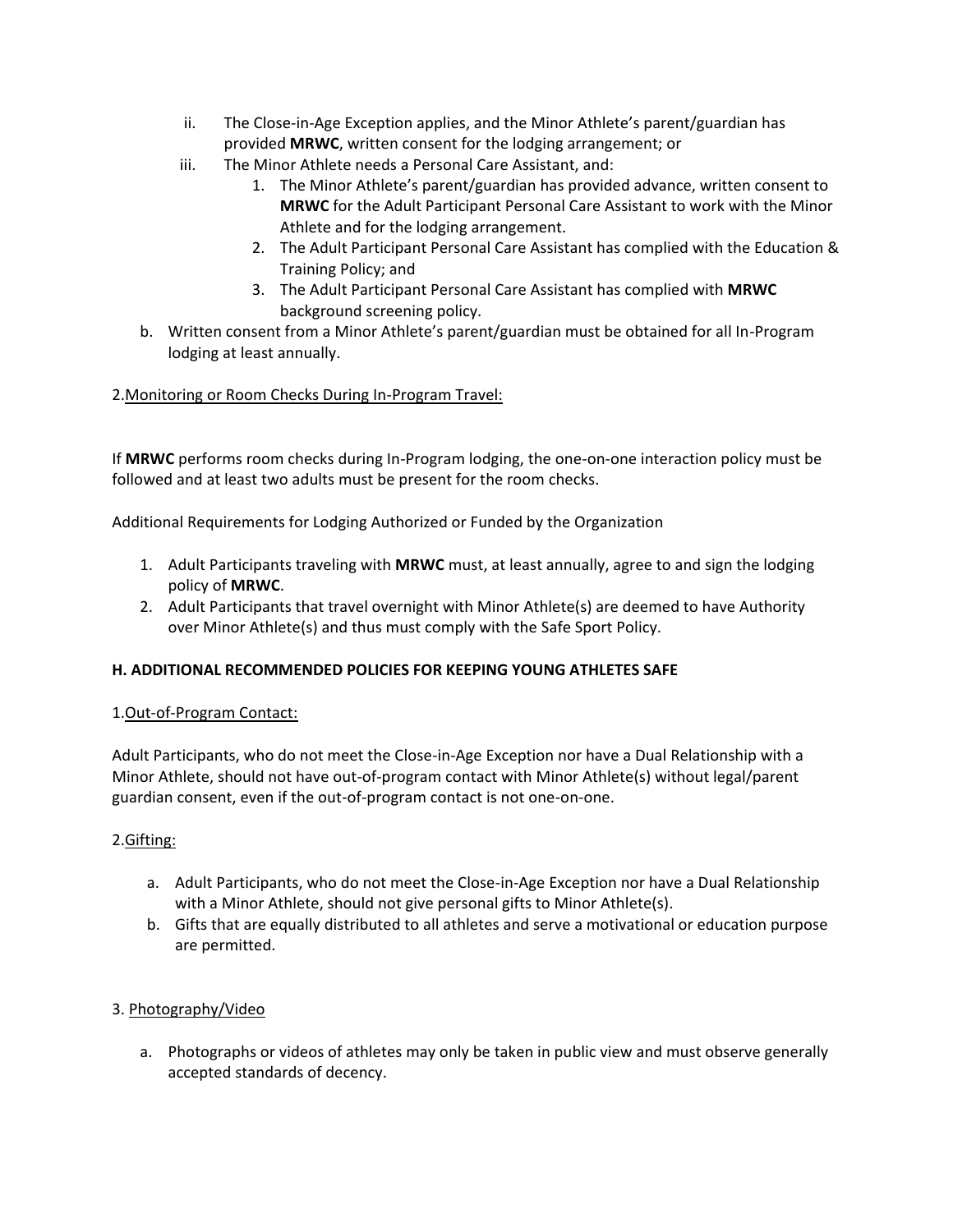b. Adult Participants should not publicly share or post photos or videos of Minor Athlete(s) if the Adult Participant has not obtained the Parent/Guardian and Minor Athlete's consent.

# **PART FOUR: ORGANIZATIONAL REQUIREMENTS FOR EDUCATION & TRAINING**

# **AND PREVENTION POLICIES**

**MRWC** must implement proactive policies designed to prevent abuse. These organizational requirements are described below.

# **A. Organizational Requirements for Education & Training**

1. **MRWC** must track whether Adult Participants under its jurisdiction complete the required training listed in Part I.

# **B. Required Prevention Policies and Implementation**

- 1. MRWC must develop minor athlete abuse prevention policies that contain the mandatory components of the Center's model policies in Part III. These model policies cover:
	- a. One-on-one interactions
	- b. Meetings and training sessions
	- c. Athletic training modalities, massages, and rubdowns
	- d. Locker rooms and changing areas
	- e. Electronic communications
	- f. Transportation
	- g. Lodging
- 2. The policies must be approved by the Center as described in subsection (C) below. The policies may include the recommended components in Part III and the recommended policies in Part IV.
- 3. Implementing these policies means:
	- a. Establishing Communicating the policies to individuals under its jurisdiction.
	- b. a reporting mechanism for violations of the policies.
	- c. Investigating and enforcing violations of the policies.
- 4. **MRWC** must have a reporting mechanism to accept reports that an Adult Participant is violating Minor Athlete Abuse Prevention Policies. **MRWC** must appropriately investigate and resolve any reports received, unless the violation is reported to the Center, and it exercises jurisdiction over the report. This requirement is in addition to requirements to report abuse under the SafeSport Code.
- 5. The MAAPP has been incorporated into **MRWC** individual Safe Sport Policies. Although our organization is also permitted to independently adopt policies that enhance or further the athlete protections set forth in the MAAPP, adopting any other policies that are less protective of athletes than the MAAPP are prohibited.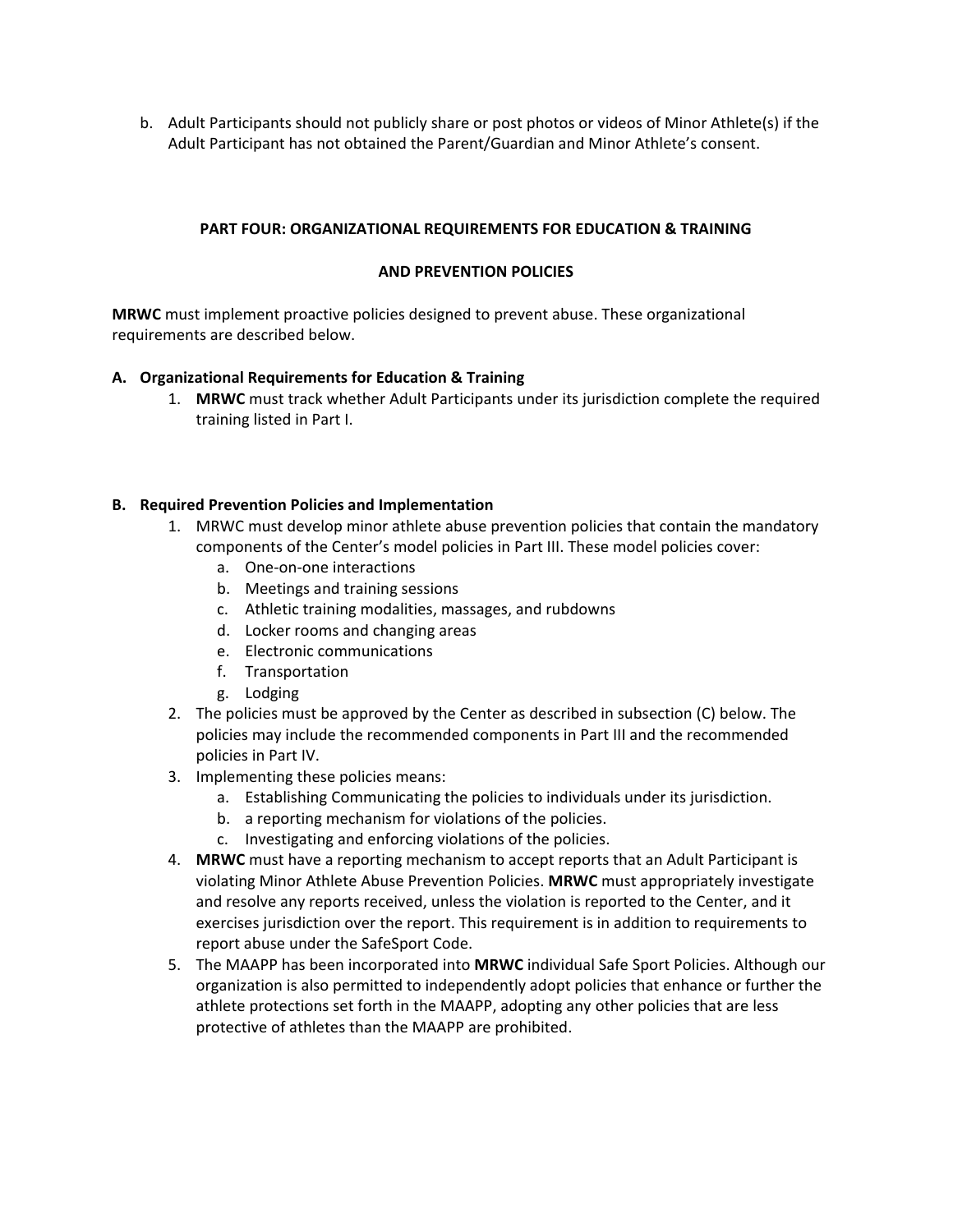# **III. JURISDICTION**

# **A. EXCLUSIVE JURISDICTION**

The Center has the exclusive jurisdiction to investigate and resolve allegations that a Participant engaged in one or more of the following:

- Sexual Misconduct, including, without limitation, child sexual abuse and any misconduct that is reasonably related to an underlying allegation of Sexual Misconduct
- Criminal Charges involving Child Abuse or Sexual Misconduct.
- Misconduct Related to Reporting, where the underlying allegation involves Child Abuse or Sexual Misconduct
- Aiding and Abetting, when it relates to the Center's process
- Misconduct Related to the Center's Process
- Other Inappropriate Conduct, as defined in the Code.

# **B. DISCRETIONARY JURISDICTION**

**MRWC** has jurisdiction, and the Center has discretionary jurisdiction, to investigate and resolve allegations that a Participant engaged in one or more of the following:

- Non-sexual Child Abuse
- Emotional and physical misconduct, including stalking, bullying behaviors, hazing and harassment
- Criminal Charges not involving Child Abuse or Sexual Misconduct
- **MRWC** Minor Athlete Abuse Prevention Policies (MAAPP) or other similar Proactive Policy violations.

**MRWC** has the authority and jurisdiction to investigate and address any allegations of violations of this Policy and/or the Code that are not within the Center's exclusive jurisdiction, *provided that*, if the Center does exercise its jurisdiction, **MRWC** shall no longer exercise jurisdiction over the matter.

# **IV. PROHIBITED CONDUCT**

# **A. GENERALLY**

All Participants are bound by and must comply with this Policy as well as the Code. Participants are responsible for knowing the information outlined herein, and in the Code, and by virtue of being a Participant, have expressly agreed to this Policy and the Code, including the applicable policies and procedures.

Participation in **MRWC** activities are a privilege, not a right. Such participation may be limited, conditioned, suspended, terminated, or denied if a Participant's conduct is or was inconsistent with the Code, this Policy, and/or the best interests of the sport of rowing and those who participate in it.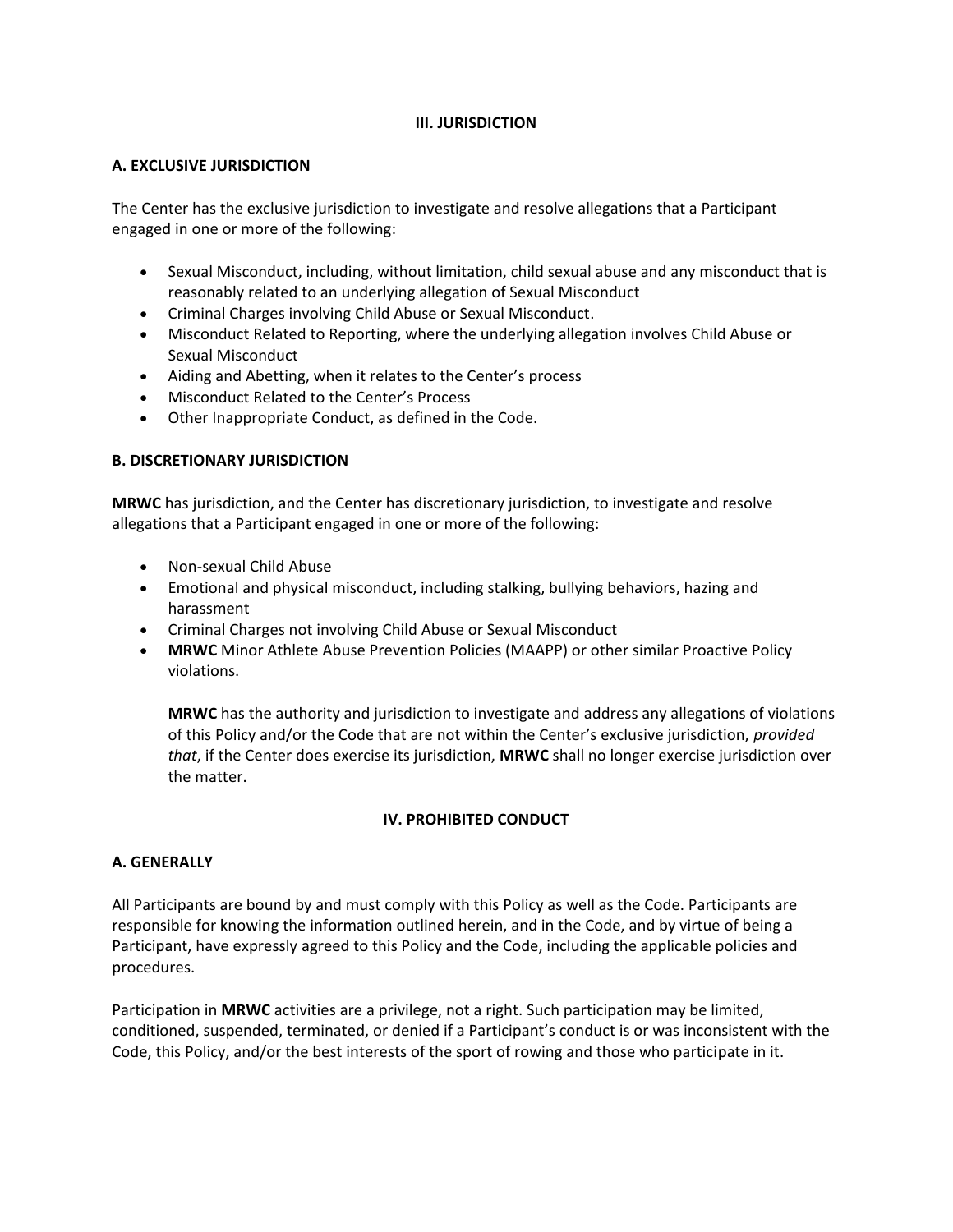It is a violation of this Policy for a Participant to engage in or tolerate: (i) Prohibited Conduct; (ii) any conduct that would violate any current or previous Center or **MRWC** standards analogous to Prohibited Conduct that existed at the time of the alleged conduct; or (iii) any conduct that would violate community standards analogous to Prohibited Conduct that existed at the time of the alleged conduct, including then-applicable criminal and/or civil laws.

**MRWC** formally adopts the definitions of Prohibited Conduct contained in the Code and set forth below. Any changes to the Code's categories and definitions of misconduct are immediately adopted by **MRWC** and effective upon the Center's publication of them unless otherwise noted.

Prohibited Conduct includes:

- Criminal Charge or Disposition
- Child Abuse
- Sexual Misconduct
- Emotional and Physical Misconduct, including Stalking, Bullying, Hazing, and Harassment
- Aiding and Abetting
- Misconduct Related to Reporting
- Other Inappropriate Conduct
- Violation of **MRWC** MAAPP

All Participants must familiarize themselves with each form of misconduct and the policies herein and in the Code and must refrain from engaging in misconduct and/or violating any of these policies.

# **B. CRIMINAL CHARGE OR DISPOSITION**

It is a violation of this Policy for a Participant to have a Criminal Charge or Disposition. Criminal Conduct is relevant to an individual's fitness to participate in sport. The age of a Criminal Charge or Disposition is not relevant to whether a violation of this Policy occurred but may be considered for sanctioning purposes.

**Sex Offender Registry:** A Participant who is currently on any state, federal, territorial, or tribal sex offender registry is ineligible to be a Participant.

# **C. SEXUAL MISCONDUCT AND CHILD ABUSE**

**MRWC** applies the same policies prohibiting Sexual Misconduct and Child Abuse as the applicable policies of the Code, which can be found here: https://www.uscenterforsafesport.org. All persons within the jurisdiction of **MRWC** shall comply with the Sexual Misconduct and Child Abuse policies of the Code. Any violation of the Sexual Misconduct or Child Abuse policies of the Code by a Participant shall subject such person to appropriate disciplinary action by the Center and/or **MRWC**, including, but not limited to, suspension, permanent suspension, and/or referral to law enforcement authorities.

Prohibited Conduct and Jurisdiction: The Center shall have authority and jurisdiction over the investigation and resolution of any allegations of violations by any Participant of the Sexual Misconduct policies set forth in the Code, which prohibit sexual behavior involving minors by any adult Participant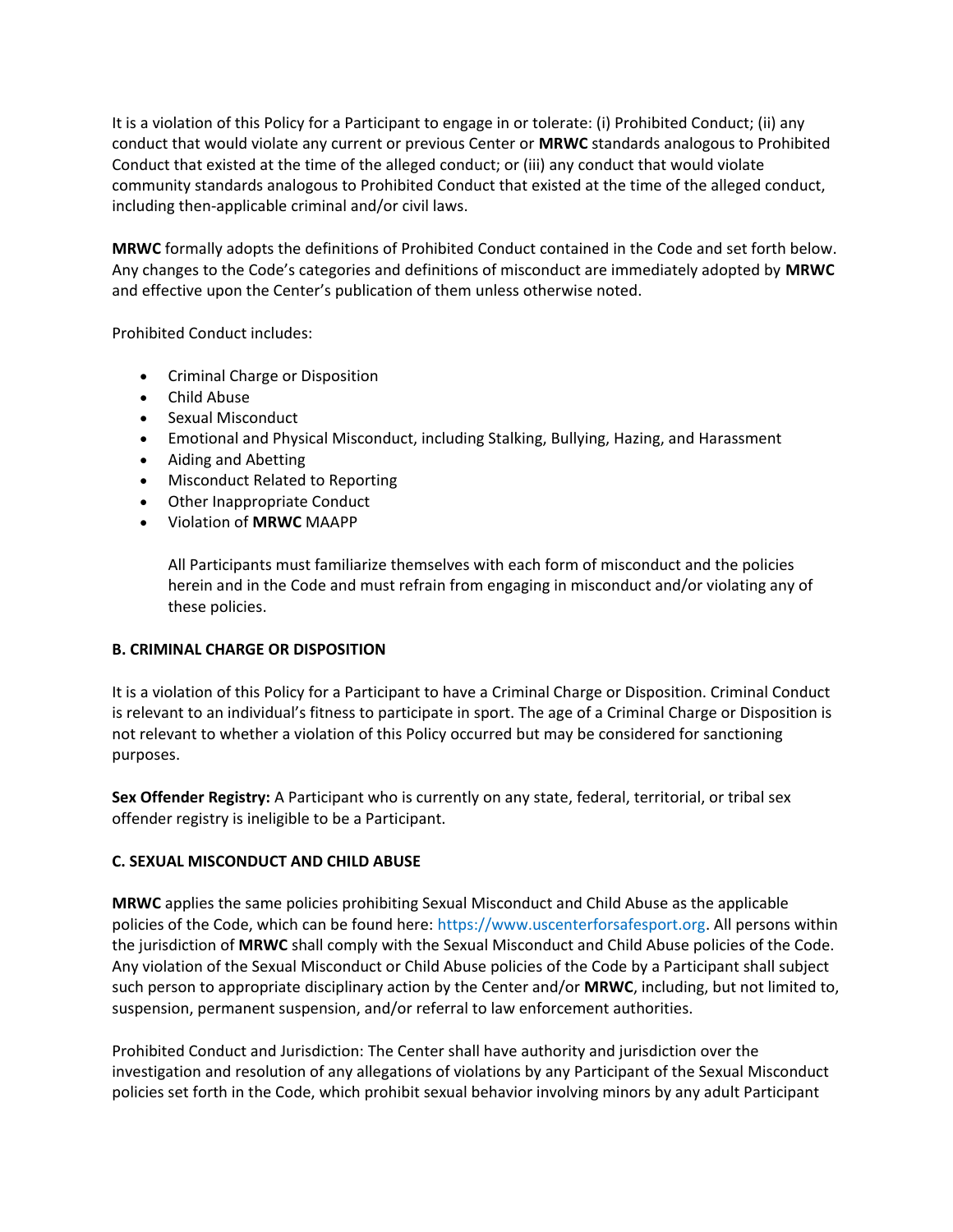and in some cases between minors, including without limitation, (as such terms are defined in the Code):

- Sexual or Gender-related Harassment
- Non-consensual Sexual Contact
- Non-consensual Sexual Intercourse
- Sexual Exploitation
- Bullying or Hazing or Other Inappropriate Conduct of a sexual nature, including:
	- 1. An adult Participant engaging in an intimate or romantic relationship where a Power Imbalance exists.
	- 2. An Adult Participant exposing a minor to imagery of a sexual nature.
	- 3. An Adult Participant intentionally exposing private areas, or inducing another to do so, to an adult where there is a Power Imbalance, or to a minor, or
	- 4. An Adult Participant engaging in inappropriate physical contact with a Participant where a Power Imbalance exists.

The Center shall also have exclusive jurisdiction to investigate and resolve allegations that a Participant has a Criminal Charge or Disposition involving Child Abuse or Sexual Misconduct.

The Center shall also have authority and exclusive jurisdiction over any conduct described in the Code as Aiding and Abetting when it relates to the Center's Process, Misconduct Related to Reporting where the underlying allegation involves Child Abuse or Sexual Misconduct (including failing to report to the Center and intentionally filing a false allegation), and Misconduct Related to the Center's Process (including an abuse of process and retaliation). The behaviors or conduct prohibited by the Code may be found here: https://www.uscenterforsafesport.org.

The Center shall also have authority and jurisdiction over the investigation and resolution of reports or allegations of **MRWC** SafeSport policies other than Sexual Misconduct (e.g., Physical Misconduct, Bullying, Locker Room Policy, etc.) where such conduct is reasonably related to and accompanies a report or allegations involving Sexual Misconduct.

Notwithstanding the forgoing, prior to the Center expressly exercising such jurisdiction, **MRWC** retain the authority to address any allegations of sexual abuse or misconduct on a temporary basis, including through issuance of summary suspension over a credibly accused Participant.

Upon the Center's issuance of a Notice of Exercise of Jurisdiction, any temporary suspension, discipline, or other measures previously imposed by MRWC will be automatically and immediately adopted by the Center as its own, will be applicable throughout the Center's jurisdiction, and will remain in effect unless and until the Center modifies those measures. Once the Center exercises jurisdiction over allegations regarding a particular Participant, MRWC may not issue a new suspension in response to those allegations. However, MRWC may put in place any necessary safety plan(s) or interim measure(s) short of those measures that may deny or threaten to deny a Participant's opportunity to participate.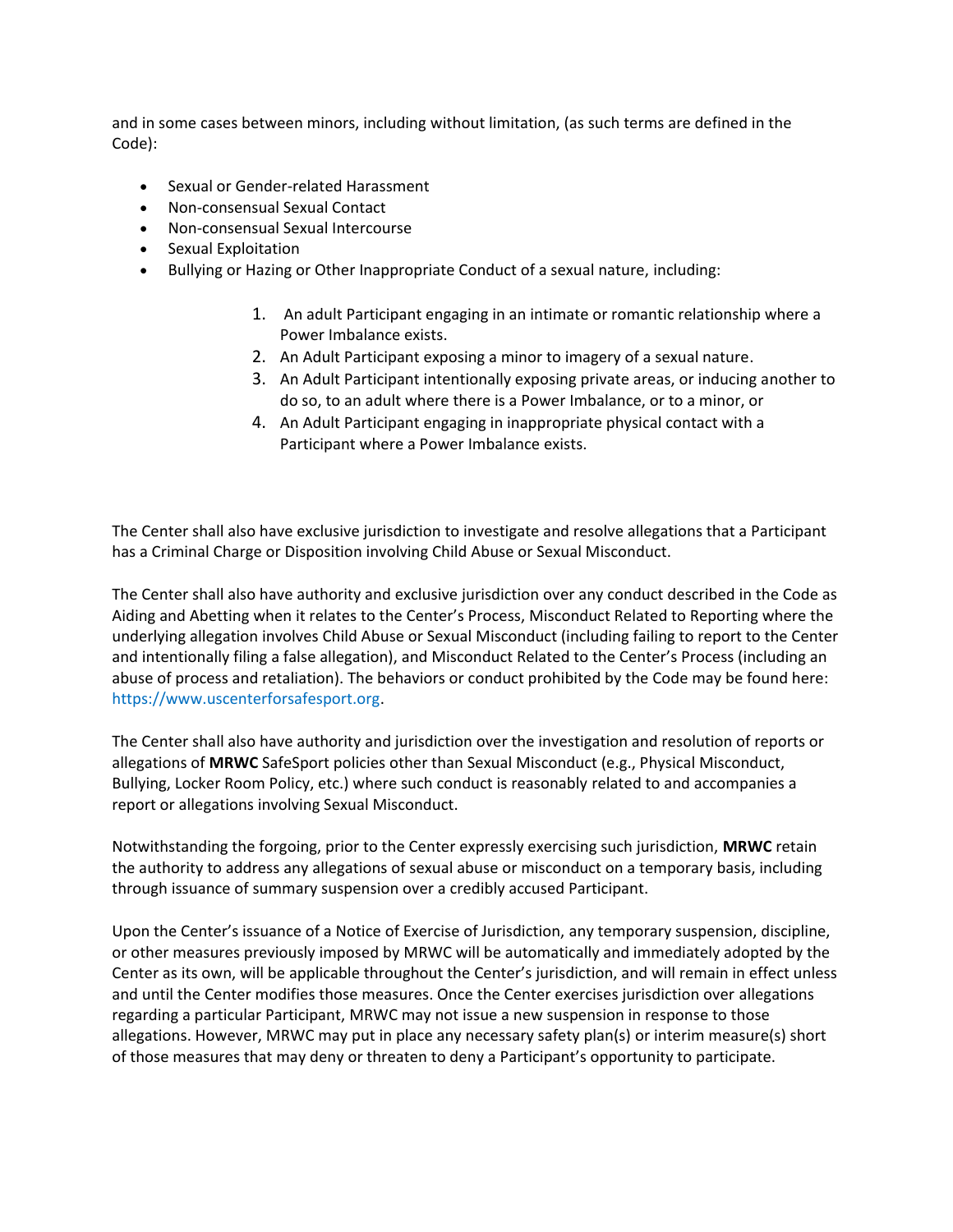# **D. EMOTIONAL AND PHYSICAL MISCONDUCT**

It is a violation of this Policy for a Participant to engage in Emotional or Physical Misconduct, when that misconduct is reasonably related to sport, which includes, without limitation:

- Emotional Misconduct
- Physical Misconduct
- Bullying Behaviors
- Hazing
- Harassment
- Threats

# **1. Emotional Misconduct**

Emotional Misconduct includes: (i) Verbal Acts, (ii) Physical Acts, (iii) Acts that Deny Attention or Support, (iv) Criminal Conduct, and/or (v) Stalking. Emotional Misconduct is determined by the objective behaviors, not whether harm is intended or results from the behavior.

- **a. Verbal Acts:** Repeatedly and excessively verbally assaulting or attacking someone personally in a manner that serves no productive training or motivational purpose.
- **b. Physical Acts:** Repeated and/or severe aggressive behaviors, including but not limited to, throwing sport equipment, water bottles or chairs at or in the presence of others, punching walls, windows or other objects.
- **c. Acts that Deny Attention or Support:** Ignoring or isolating a person for extended periods of time, including routinely or arbitrarily excluding a Participant from practice.
- **d. Criminal Conduct:** Emotional Misconduct includes any act or conduct described as emotional abuse or misconduct under federal or state law (e.g., child abuse, child neglect).
- **e. Stalking:** Stalking when a person purposefully engages in a course of conduct directed at a specific person, and knows or should know, that the course of conduct would cause a reasonable person to (i) fear for their safety, (ii) the safety of a third person, or (iii) to experience substantial emotional distress. "Course of conduct" means at least two or more acts, in which a person directly, indirectly, or through third parties, by any action, method, device, or means, follows, monitors, observes, surveils, threatens, or communicates to or about another person, or interferes with another person's property. "Substantial emotional distress" means significant mental suffering or anguish.

Stalking also includes "cyber-stalking," wherein a person stalks another using electronic media, such as the internet, social networks, blogs, cell phones, texts, or other similar devices or forms of contact.

**f. Exclusion:** Emotional Misconduct does not include professionally accepted coaching methods of skill enhancement, physical conditioning, team building, appropriate discipline or improved Athlete performance. Emotional Misconduct also does not include conduct reasonably accepted as part of sport and/or conduct reasonably accepted as part of Participant's participation.

# **2. Physical Misconduct**

Physical Misconduct is any intentional contact or non-contact behavior that causes, or reasonably threatens to cause, physical harm to another person.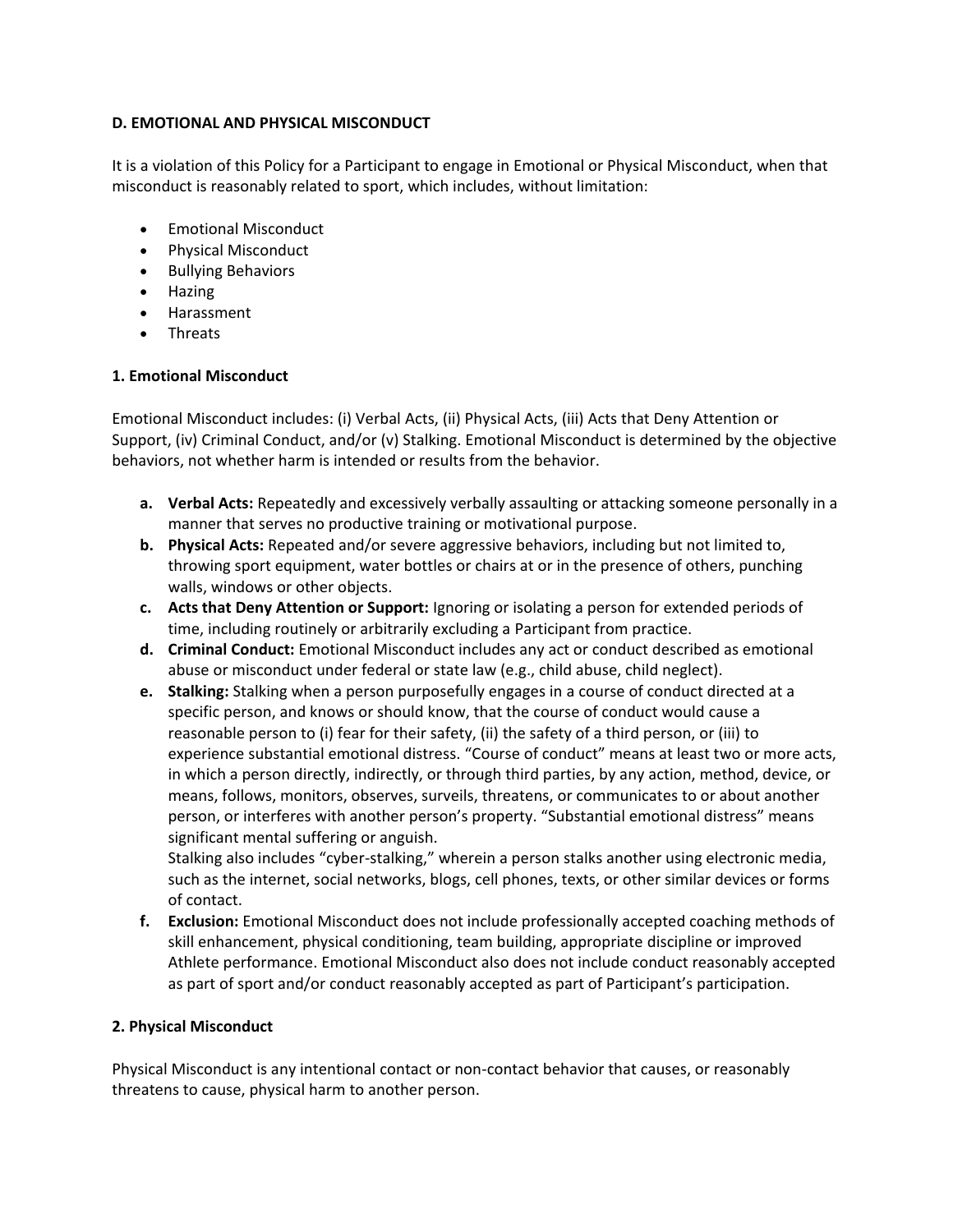Examples of Physical Misconduct may include, without limitation:

- a. **Contact Violations:** Punching beating, biting, striking, strangling or slapping another; intentionally hitting another with objects, such as sporting equipment; encouraging or knowingly permitting an Athlete to return to play prematurely following a serious injury (e.g., a concussion) and without the clearance of a medical professional.
- **b. Non-Contact violations:** Isolating a person in a confined space, such as locking an Athlete in a small space; forcing an Athlete to assume a painful stance or position for no athletic purpose (e.g., requiring an athlete to kneel on a harmful surface); withholding, recommending against, or denying adequate hydration, nutrition, medical attention or sleep; providing alcohol to a person under the legal drinking age; providing illegal drugs or non-prescribed medications to another.
- **c. Criminal Conduct:** Physical Misconduct includes any act or conduct described as physical abuse or misconduct under federal or state law (e.g., child abuse, child neglect, assault).
- **d. Exclusion:** Physical Misconduct does not include professionally accepted coaching methods of skill enhancement, physical conditioning, team building appropriate discipline, or improved Athlete performance. For example, hitting, punching, and kicking are well-regulated forms of contact in combat sports but have no place in rowing. Physical Misconduct also does not include conduct reasonably accepted as part of sport and/or conduct reasonably accepted as part of Participants participation.

# **3. Bullying Behavior**

Repeated and/or severe behavior(s) that are (i) aggressive, (ii) directed at a Minor, and (iii) intended or likely to hurt, control, or diminish the Minor emotionally, physically or sexually. Bullying-like behaviors directed at adults are addressed under forms of misconduct, such as Hazing and/or Harassment.

Examples of Bullying Behavior may include, without limitation, repeated and/or severe:

- **a. Physical:** Hitting, pushing, punching, beating, biting, striking, kicking, strangling, spitting or slapping, or throwing objects (such as sporting equipment) at another person.
- b. **Verbal:** Ridiculing, taunting, name-calling or intimidating or threatening to cause someone harm.
- c. **Social Media, Including Cyberbullying:** Use of rumors or false statements about someone to diminish that person's reputation; using electronic communications, social media or other technology to harass, frighten, intimidate or humiliate someone; socially excluding someone and asking others to do the same.
- d. **Criminal Conduct:** Bullying Behavior includes any conduct described as bullying under federal or state law.
- **e. Exclusion:** Conduct may not rise to the level of Bullying Behavior if it is merely rude (inadvertently saying or doing something hurtful), mean (purposefully saying or doing something hurtful, but not as part of a pattern of behavior), or arising from conflict or struggle between persons who perceive they have incompatible views and/or positions. Bullying does not include professionally accepted coaching methods of skill enhancement, physical conditioning, team building, appropriate discipline, or improved Athlete performance.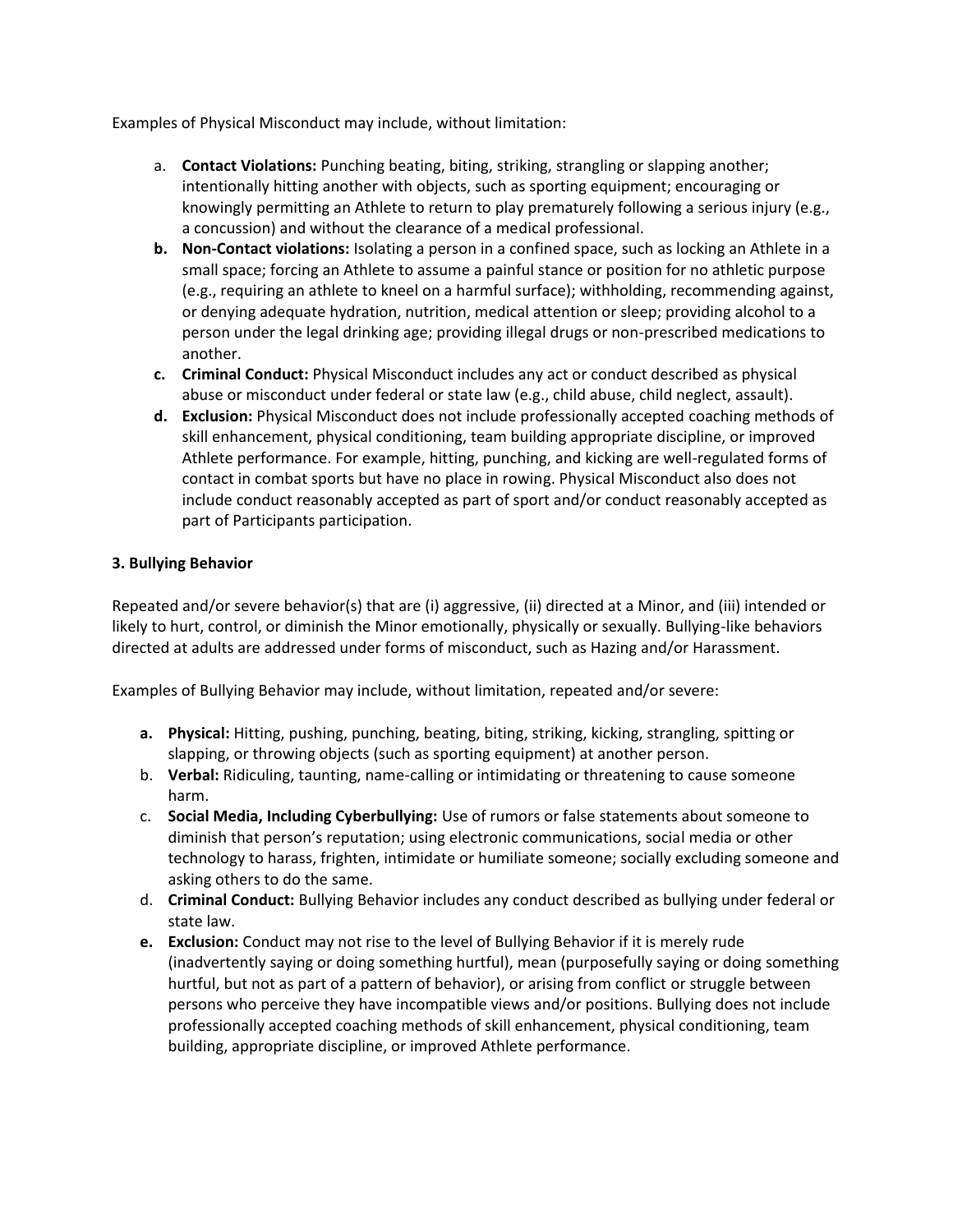# **4. Hazing**

Any conduct that subjects another person, whether physically, mentally, emotionally or psychologically, to anything that may endanger, abuse, humiliate, degrade or intimidate the person as a condition of joining or being socially accepted by a group, team, or organization. Purported Consent by the person subjected to Hazing is not a defense, regardless of the person's perceived willingness to cooperate or participate.

Examples of Hazing include:

- **a. Contact Acts:** Tying, taping, or otherwise physically restraining another person; beating, paddling or other forms of physical assault.
- **b. Non-Contact Acts:** Requiring or forcing the consumption of alcohol, illegal drugs or other substances, including participation in binge drinking and drinking games; personal servitude; requiring social actions (e.g., public nudity) that are illegal or meant to draw ridicule; excessive training requirements demanded of only particular individuals on a team that serve no reasonable or productive training purpose; sleep deprivation; otherwise unnecessary schedule disruptions; withholding of water and/or food; restrictions on personal hygiene.
- **c. Criminal Acts:** Any act or conduct that constitutes hazing under applicable federal or state law.
- d. **Exclusion:** Conduct may not rise to the level of hazing if it is merely rude (inadvertently saying or doing something hurtful), mean (purposefully saying or doing something hurtful, but not as a part of a pattern of behavior), or arising from conflict or struggle between persons who perceive they have incompatible views and/or positions. Hazing does not include professionally accepted coaching methods of skill enhancement, physical conditioning, team building, appropriate discipline, or improved Athlete performance.

# **5. Harassment**

Repeated and/or severe conduct that (a) causes fear, humiliation or annoyance, (b) offends or degrades, (c) creates a hostile environment (as defined above), or (d) reflects discriminatory bias to establish dominance, superiority or power over an individual or group based on age, race, ethnicity, culture, religion, national origin, or mental or physical disability; or (e) any act or conduct described as harassment under federal or state law. Whether conduct is harassing depends on the totality of the circumstances, including the nature, frequency, intensity, location, context, and duration of the behavior.

Conduct may not rise to the level of Harassment if it is merely rude (inadvertently saying or doing something hurtful), mean (purposefully saying or doing something hurtful, but not as a part of a pattern of behavior), or arising from conflict or struggle between persons who perceive they have incompatible views and/or positions. Harassment does not include professionally accepted coaching methods of skill enhancement, physical conditioning, team building, appropriate discipline, or improved Athlete performance.

# **6. Threats**

A Participant violates this Policy by threatening to harm another Participant. A threat to harm others includes any written, verbal, physical or electronically transmitted expression of intent to physically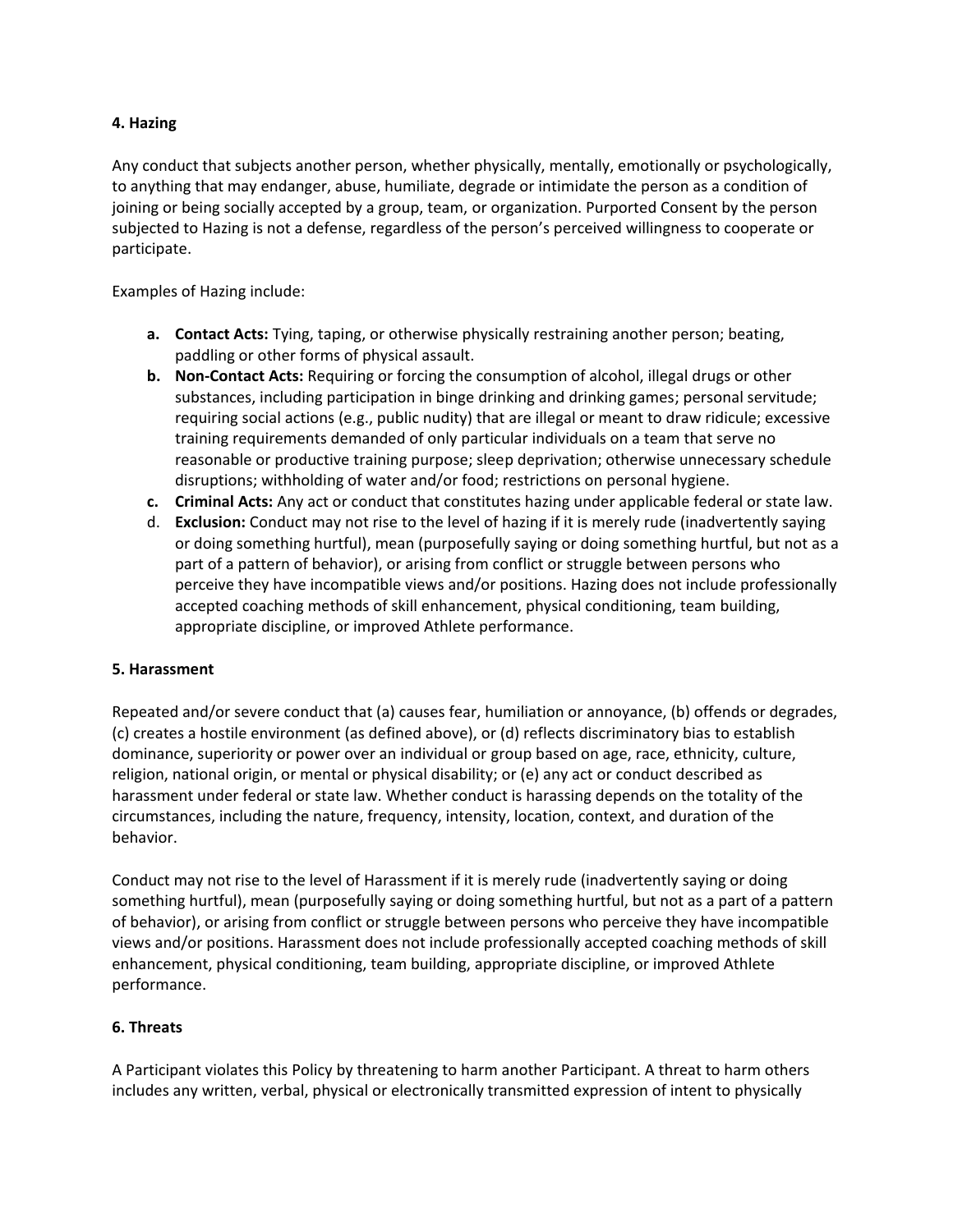injure or harm someone else. A threat may be communicated directly to the intended victim or communicated to a third party. Threatening behavior by a Participant is prohibited in any manner in connection with any **MRWC** activities or events.

# **E. AIDING AND ABETTING**

Aiding and Abetting occurs when one aids, assists, facilitates, promotes, or encourages the commission of Prohibited Conduct by a Participant, including but not limited to, knowingly:

- 1. Allowing any person who has been identified as suspended or otherwise ineligible by **MRWC** to be in any way associated with or re-employed.
- 2. Allowing any person who has been identified as suspended or otherwise ineligible by **MRWC** to coach or instruct Participants.
- 3. Allowing any person who has been identified as ineligible by **MRWC** to have ownership interest in a facility, an organization, or its related entities, if that facility/organization/related entity is affiliated with or holds itself out as affiliated with an NGB, LAO, USOPC or the Olympic & Paralympic Movement.
- 4. Providing any coaching-related advice or service to an Athlete who has been identified as suspended or otherwise ineligible by **MRWC**.
- 5. Allowing any person to violate the terms of their suspension or any other sanctions imposed by **MRWC**.

In addition, a Participant also violates this Policy if someone acts on behalf of the Participant to engage in aiding or Abetting, or if the guardian, family member, or Advisor of a Participant, including Minor Participants, engages in Aiding or Abetting.

# **F. INTENTIONALLY FILING A FALSE ALLEGATION**

Any person making a knowingly false allegation in a matter over which **MRWC** has jurisdiction shall be subject to disciplinary action by **MRWC**.

- 1. An allegation is false if the events reported did not occur, and the person making the report knows the events did not occur.
- 2. A false allegation is different from an unsubstantiated allegation; an unsubstantiated allegation means there is insufficient supporting evidence to determine whether an allegation is true or false. Absent demonstrable misconduct, an unsubstantiated allegation alone is not grounds for a violation.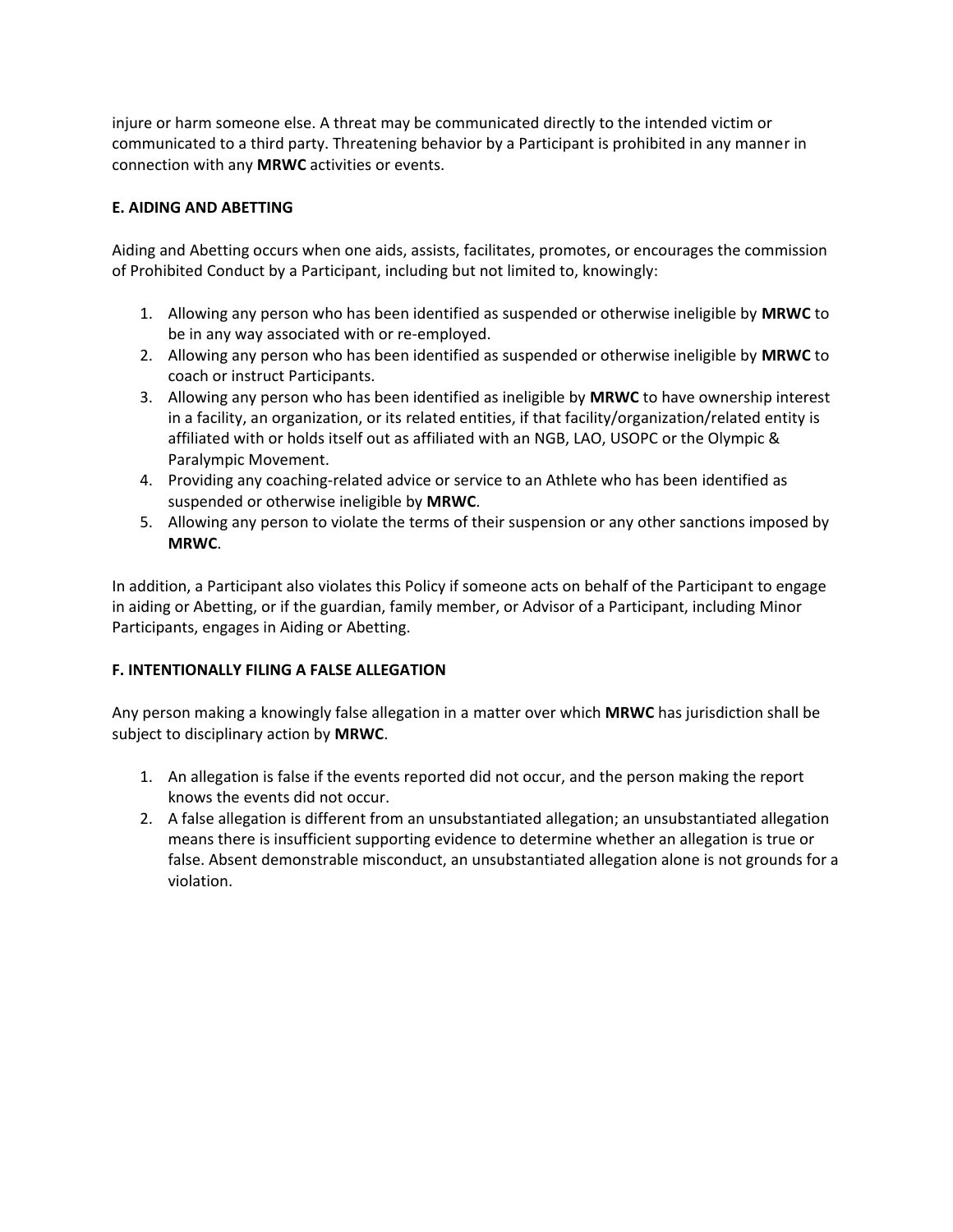# **G. MINOR ATHLETE ABUSE PREVENTION POLICIES/ PROACTIVE POLICIES**

It is a violation of this Policy for a Participant to violate any provision of the MAAPP or other proactive policies adopted by **MRWC** (hereinafter set forth). Proactive policies set standards for professional boundaries, minimize the appearance of impropriety, and have the effect of preventing boundary violations and prohibiting grooming tactics.<sup>3</sup>

# **H. WILLFUL TOLERANCE**

A Participant violates this Policy by willfully tolerating any form of Prohibited Misconduct, when there is a Power Imbalance between that Participant and the individual(s) who are being subjected to the Prohibited Conduct.

# **V.REPORTING**

This Policy is designed to reduce misconduct and abuse, but it can still occur. **MRWC** does not investigate suspicions or allegations of child physical or sexual abuse or attempt to evaluate the credibility or validity of such allegations, as a condition of reporting suspicions or allegations to the appropriate law enforcement authorities. Participants shall follow the reporting procedures set forth in the reporting policy below.

# **A. RETALIATION**

Retaliation is any adverse action taken by a Participant against a person participating in **MRWC** proceedings.

Retaliation includes threatening, intimidating, harassing, coercing or any other conduct that would discourage a reasonable person from engaging or participating in **MRWC**'s processes and proceedings when the action is reasonably related to the report or engagement with MRC. Retaliation may be present even where there is a finding that no violation occurred.

Retaliation does not include good-faith action lawfully pursued in response to report of a **MRWC** Policy violation.

# **B. REPORTING SEXUAL MISCONDUCT**

All reports of Sexual Misconduct must be reported directly to the Center at www.uscenterforsafesport.org or (720)-531-0340. No statutes of limitation apply to reports of incidents of Sexual Misconduct. All such reports received by **MRWC** will be forwarded to the Center. Reporting such conduct to the Center does not satisfy an Adult Participant's obligation to report to law enforcement or other appropriate authorities consistent with federal law.

<sup>3 &</sup>quot;Grooming" describes the process whereby a person engages in a series or pattern of behaviors with a goal of engaging in sexual misconduct. Grooming is initiated when a person seeks out a vulnerable minor. Once selected, offenders will then earn the minor's trust, and potentially the trust of the minor's family. After the offender has engaged the minor in sexually inappropriate behavior, the offender seeks to maintain control over him/her. Grooming occurs through direct, in-person and/or online contact.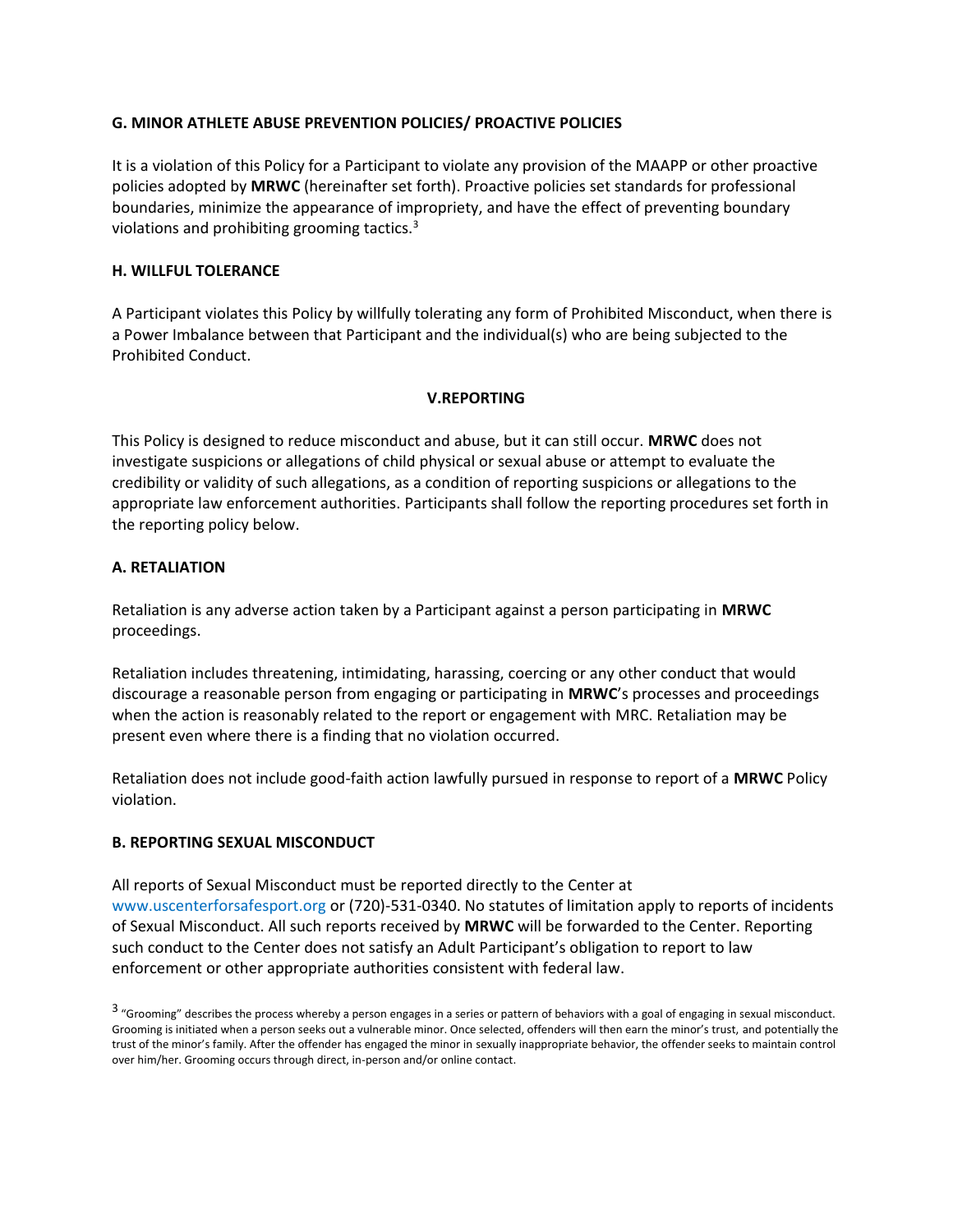# **C. REPORTING NON-SEXUAL MISCONDUCT**

For reporting any non-sexual misconduct, MRWC will take a report in the way that is most comfortable for the person initiating the report including an anonymous, in-person, verbal, or written report. Regardless of the method of reporting, it is helpful to MRWC to get the following information:

- The name of the Claimant(s)
- The type of misconduct alleged
- The name(s) of the alleged victims(s)
- The name(s) of the individual(s) alleged to have committed the misconduct.

Individuals may report non-sexual misconduct, including violations of the Minor Athletes Abuse Prevention Policies, to **MRWC** by completing an Incident Report Form. Required information on this form will include:

- The name(s) of the Claimant(s)
- The type of misconduct alleged
- The name(s) of the individual(s) alleged to have committed the misconduct
- The approximate date(s) and location(s) where the misconduct was committed
- The names of other individuals who might have information regarding the alleged misconduct
- A summary statement of the reasons to believe that misconduct has occurred.

Except for mandatory reporting to the authorities and the Center, **MRWC** will withhold the Claimant's name upon request, to the extent permitted by law. A copy of the **MRWC** Incident Report form can be found here:

https://usrowing.org/sports/2018/4/13/18827\_132107104230772015.aspx.

# **D. CONFIDENTIALITY AND ANONYMOUS REPORTING**

- **1. Confidentiality –** To the extent permitted by law, and as appropriate, **MRWC** will handle any report it receives confidentially and discretely and will not make public the names of the Claimant(s), potential victim(s), or accused person(s); however, **MRWC** may disclose such names on a limited basis when investigating, or reporting to the Center, or reporting to law enforcement authorities.
- 2. **Anonymous Reporting – MRWC** recognizes that it can be difficult to report an allegation of misconduct and strives to remove as many barriers to reporting as possible. Anonymous reports may be made without the formality of completing an Incident Report Form by:
	- 1. Completing (without including a name) an Incident Report Form found here **https://usrowing.org/sports/2018/4/13/18827\_132107104230772015.aspx**
	- 2. Expressing concerns of misconduct to **MRWC** directly
	- 3. Expressing concerns to the Safe Sport Protection Team at **USRowingSafeSport@usrowing.org**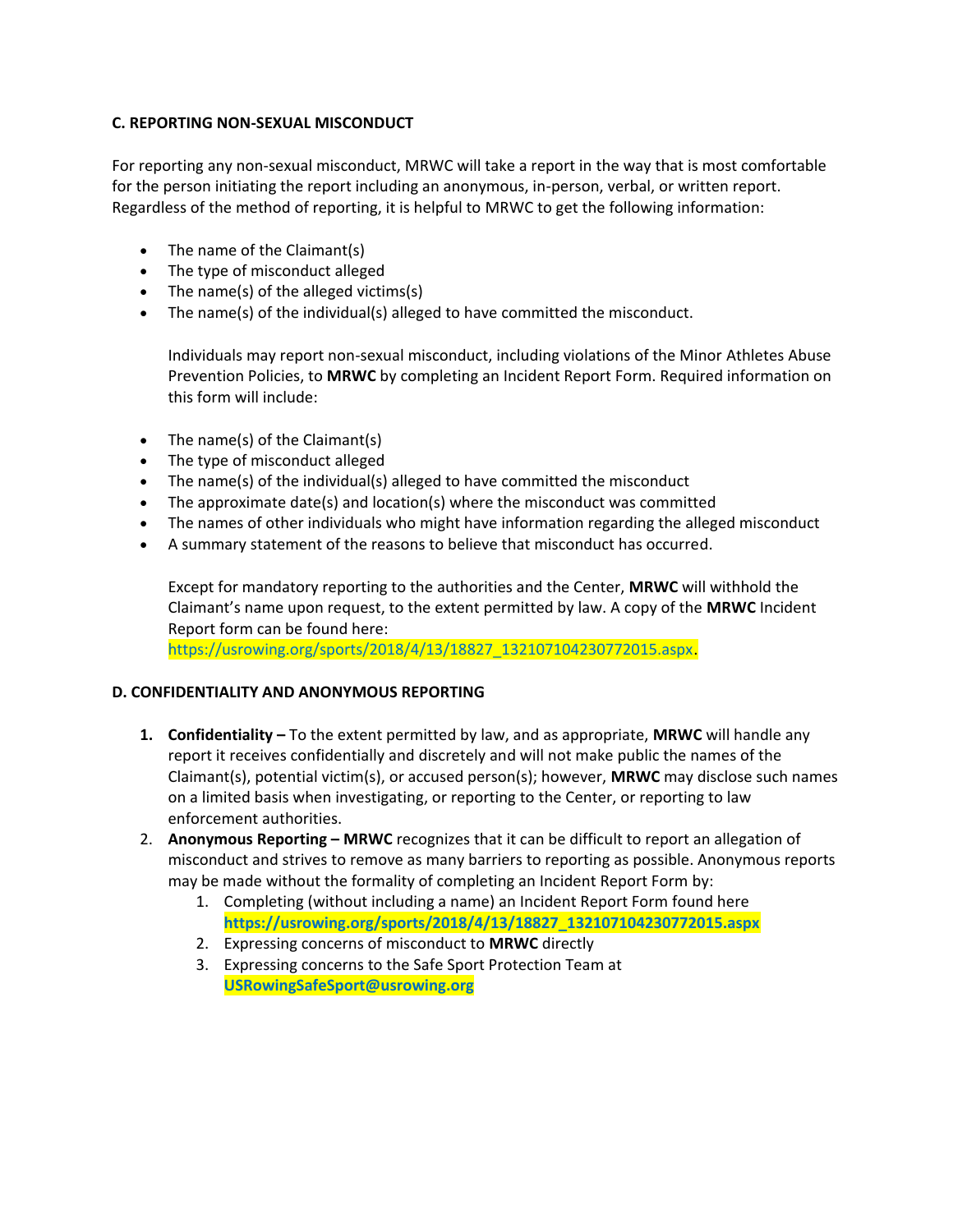# **E. HOW REPORTS ARE HANDLED**

- 1. Suspicions or Allegations of Child Physical or Sexual Abuse Reported to Law Enforcement and/or Child Protected Services – All allegations of child physical or sexual abuse will be reported to law enforcement authorities and the Center. **MRWC** does not attempt to evaluate the credibility or validity of child physical or sexual abuse as a condition for reporting to appropriate law enforcement authorities. As necessary, however, **MRWC** may ask a few clarifying questions of the person making the report to adequately report the suspicion or allegation to law enforcement authorities.
- 2. Misconduct and Policy Violations- **MRWC** will address all alleged violations of this Policy.
- 3. Notification- Following **MRWC**'s receipt of an allegation involving SafeSport-related prohibited conduct, **MRWC** may consider the circumstances in which it will notify other parents of athletes with whom the accused individual may have had contact. At **MRWC**'s discretion, and as appropriate or required by the Center, **MRWC** may notify relevant persons, i.e., competition managers, staff managers, contractors, volunteers, parents, and/or athletes of any such allegation that (a) law enforcement authorities are actively investigating; or (b) that the Center is investigating. Advising others of an allegation may lead to additional reports of child physical or sexual abuse and other prohibited conduct.

# **VI.RESPONDING TO ABUSE OR MISCONDUCT**

**MRWC** will not enter an investigation that undermines a pending legal investigation. This Policy addresses **MRWC**'s disciplinary role where there is: (i) an allegation of misconduct, as defined in this Policy, that does not involve child abuse or sexual abuse, or (ii) an adverse employment determination by a local club for emotional, physical or sexual misconduct as set forth in this Policy.

# **A. DISCIPLINARY RULES**

On receipt of an allegation, **MRWC** will determine in its discretion the appropriate steps to address the conduct based on several factors, including (i) the age of the complainant, (ii) the age of the respondent, and (iii) the nature, scope and extent of the allegations.

**MRWC** will address allegations against a staff member and/or volunteer under relevant organizational policies.

**MRWC**'s disciplinary response will depend on the nature and seriousness of the incident, and in extreme cases, misconduct will result in summary dismissal. **MRWC** may undertake a formal investigation and hearing at its discretion. Before taking any disciplinary action, however, MRWC will offer the respondent an opportunity to be heard. If the respondent is a minor, MRWC will first contact his or her parents or guardians.

#### **B. DISCIPLINARY ACTION**

Sanctions for violations of the Policy will be proportionate and reasonable under the circumstances. **MRWC** may take the following disciplinary actions, without limitation: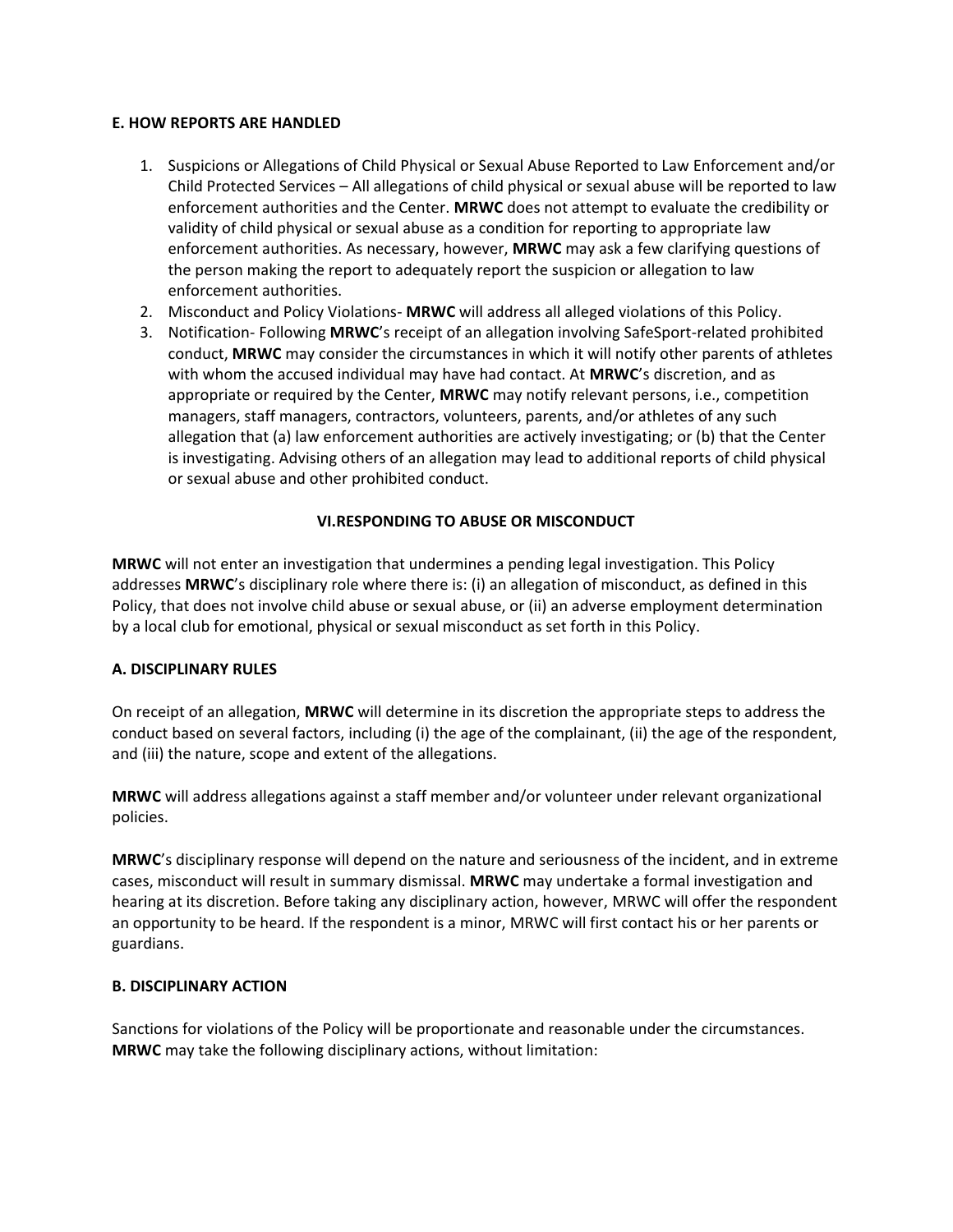- Inform the Respondent's direct supervisor, or, in the case of a minor, the minor's parent or guardian
- Provide the Respondent with guidance, redirection and instruction
- File a formal incident report.
- Issue a verbal warning
- Issue a written warning
- Limit an individual's access to certain buildings, boathouses, competitions or people
- Provide informed supervision, where at least one staff member is informed of the allegation and is instructed to supervise the respondent
- Engage in restorative and educational practices
- Suspend or terminate employment or membership

# **C.ONGOING EMPLOYMENT AND/OR PARTICIPATION**

Upon receipt of a credible and specific allegation of child abuse, serious misconduct or any other violation of this Policy, **MRWC** may immediately suspend or terminate the Respondent's membership or employment to ensure participant safety.

# **D. COMPLAINANT PROTECTION**

Regardless of outcome, **MRWC** will support the Complainant and his or her right to express concerns. **MRWC** will not encourage or tolerate attempts from any individual to retaliate, punish, or in any way harm any individual who reports a concern in good faith. Any action to the contrary will be considered a violation of this Policy and grounds for disciplinary action by **MRWC**.

# **E. BAD-FAITH ALLEGATIONS**

Any allegation of misconduct under this Policy that is determined to be frivolous, fraudulent or otherwise made in bad faith, will be considered a violation of the Policy itself. Such reports may also be subject to criminal prosecution and/or civil proceedings.

# **VII. INVESTIGATION AND ADJUDICATION OF REPORTS OF ABUSE OR MISCONDUCT**

# **A. INVESTIGATIONS**

As appropriate, and at its discretion, **MRWC** may institute formal investigations and hearings to address serious allegations of misconduct under this Policy. Such investigations will be undertaken to address only the most serious allegations and patterns of behavior that may warrant significant sanctions. Where an investigation under this Policy is conducted by **MRWC**, the Respondent, Claimant, and/or accused shall have the right to:

- Receive written notice of the report or complaint, including a statement of the allegations (reacted as appropriate)
- $\bullet$  Present relevant information to the investigator(s)
- Legal counsel, at his or her own expense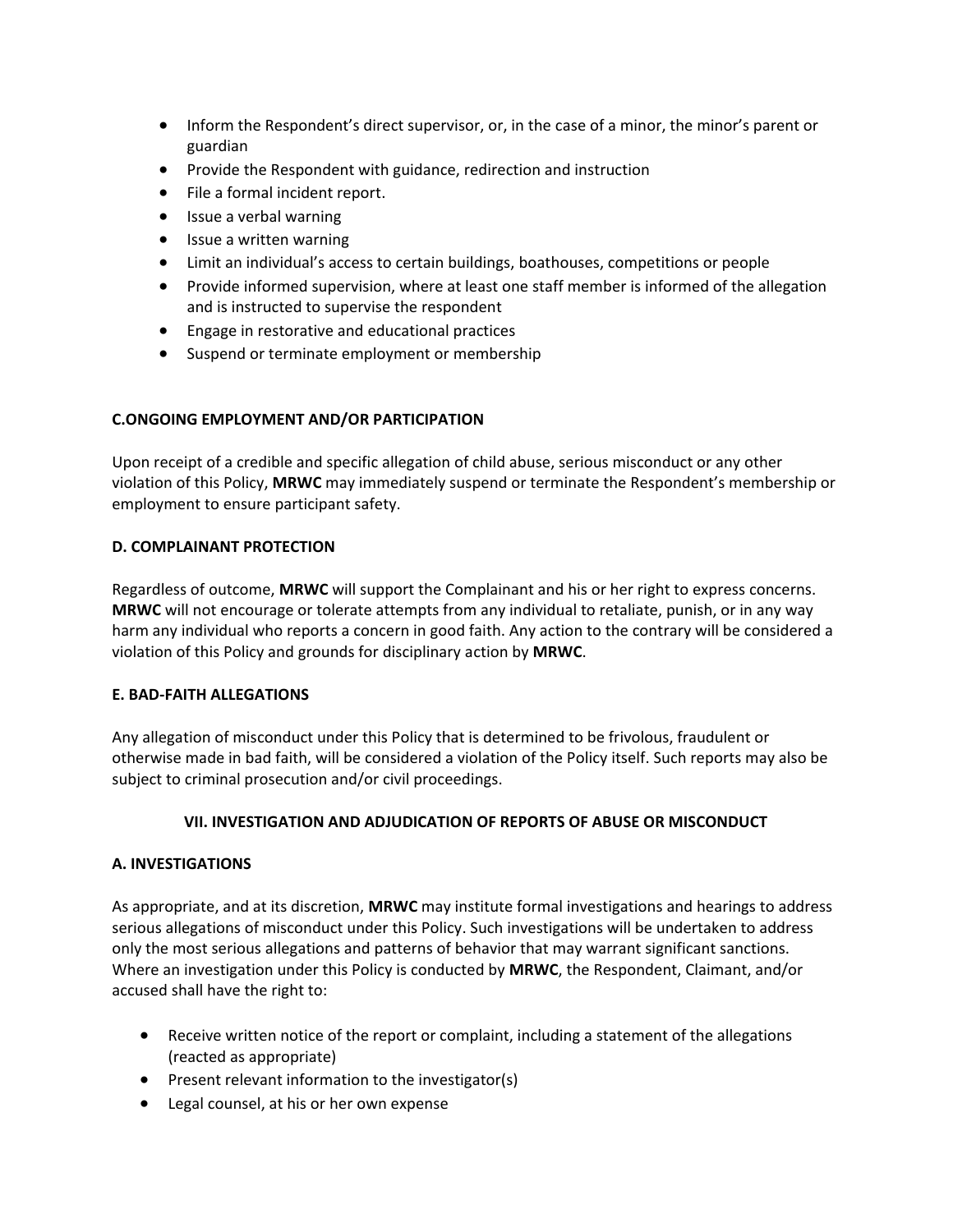# **B. HEARINGS**

- 1. **Procedural Safeguards –** Any disciplinary hearing undertaken pursuant to this policy shall be conducted in accordance with **MRWC** Hearing Panel procedures.
- 2. **Preliminary Determinations –** Where there is sufficient reliable and persuasive evidence to support the Complainant's allegations, **MRWC** Board of Directors may, at his or her discretion, make a preliminary determination on the merits of a complaint, prior to any disciplinary hearing.
- 3. **Notice –** The respondent will be notified of a specific date and time to ensure that he or she is available for the hearing. Unless the Hearing Panel (as defined in the Policy Manual) requires the individual to attend the hearing in person, the Respondent may appear by video conference or conference call. The respondent has the right to be represented by legal counsel at the hearing.
- 4. **Timing –** The Hearing Panel shall have the authority to set practical rules (e.g., timing and conduct) as it deems necessary. At the request of the respondent, and if necessary, to expedite the proceeding to resolve a matter relating to a scheduled training or competition, the Hearing Panel may render an expedited determination.
- 5. **Evidence –** At the hearing, the accused individual will be permitted to present any reasonable evidence or argument that he or she wishes the Hearing Panel to consider. The Hearing Panel may require or permit certain documentary evidence prior to the hearing, including the names of any witnesses. The Hearing Panel may also consider a MRWC's employment determination as evidence to be considered. If the complainant is a minor, the investigator's report may substitute for the minor witness' direct testimony, provided that the respondent had a bona fide opportunity to present and respond to relevant information collected during the investigation and before the report was transmitted to the Hearing Panel. The Hearing Panel may proceed in the respondent's absence if it cannot locate the individual, or if the individual declines to attend the hearing.
- 6. **Findings and Sanctions –** The Panel has the discretion to impose sanctions on the respondent if it finds, based on a preponderance of the evidence that emotional, physical or sexual misconduct has occurred. The Panel will communicate its findings to the respondent. The Hearing Panel may impose sanctions on the respondent in its findings. Any sanctions imposed by the Hearing Panel against the individual must be proportionate and reasonable, relative to the content that is found to have occurred. The decision regarding the appropriate sanction shall be up to the panel deciding each complaint. In imposing a sanction, the Hearing Panel shall consider:
	- The legitimate interests of **MRWC** in providing a safe environment for its Participants
	- The seriousness of the offense or act alleged
	- The age of the accused individual and victim when the offense or act occurred
	- Any information produced by the respondent, or produced on behalf of the respondent, regarding the respondent's rehabilitation and good conduct
	- The effect on **MRWC**'s reputation
	- Whether the individual poses an ongoing concern for the safety of **MRWC**'s athletes and participants
	- Any other information, which in the determination of the Hearing Panel, bears on the appropriate sanction

Sanctions may range from a warning and a reprimand to suspension from sport involvement with **MRWC** for a period of timer. Suspension from sport involvement with **MRWC** may be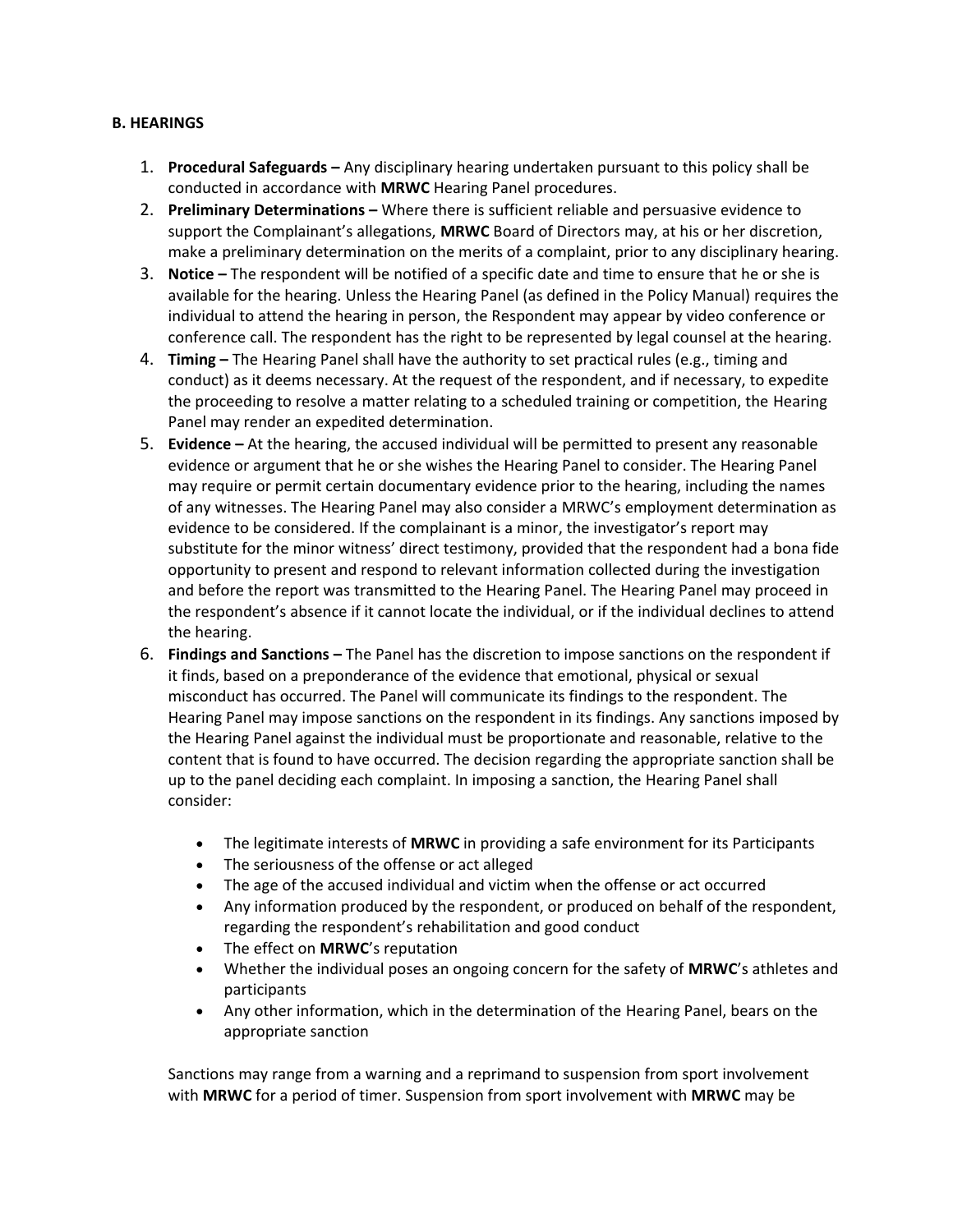temporary or permanent. The most severe sanction possible to impose will be permanent suspension from sport involvement and expulsion from **MRWC**.

For the purposes of this Policy, a suspension from sport involvement shall mean that the respondent may not participate in any capacity or in any role in the business, events or activities of the relevant organization or its affiliated members for the duration of the period of suspension.

**7. Confidentiality:** The conduct of the hearing will be private. If the Hearing Panel determines that the individual has violated policy, it may publish its decision or a brief summary of its decision, unless the accused is a minor. However, if the individual appeals, the summary of the Panel's decision will not be disclosed until an appellate decision has been made. If the Penalty determines the accused individual did not violate the relevant policy, the Hearing Panel will publish a summary only at the individual's written request.

**8. Appeal:** If the individual disagrees with the finding or sanction of the panel and wishes to appeal, he or she may file an appeal with the **MRWC** Board of Directors within 10 days of **MRWC**'s finding. On appeal, the **MRWC** Board of Directors will address the merits of **MRWC**'s decisions *de novo*, and not the process that was utilized. A decision rendered by the **MRWC** Board of Directors shall be final and binding on all parties.

# **BACKGROUND CHECKS**

**MRWC** uses a background check process in its support of its commitment to athlete safety. This process is also required by the USOPC. **Any Adult Participant who is in a position of authority over athletes of any age or any Adult Participant who has regular contact with youth athletes is required to complete a background check every two years and to annually complete the on-line SafeSport training course or SafeSport training refresher course, provided by the Center.** This includes employees, coaches, volunteers, board members, staff, administrators, and any other non-athlete member.

The applicable Adult Participants shall undergo a background check that complies with the Fair Credit Reporting Act. Through this background check, **MRWC** will utilize reasonable efforts to ascertain criminal history. This **MRWC** Background Check Policy assists **MRWC** in promoting the safety and welfare of its athletes.

The background check must be completed before regular contact with any Minor, or upon beginning a new role subjecting the adult to this Policy.

**MRWC** requires background checks in accordance with the USOPC Responsible Member Organization Policy. Background checks must be refreshed every two years.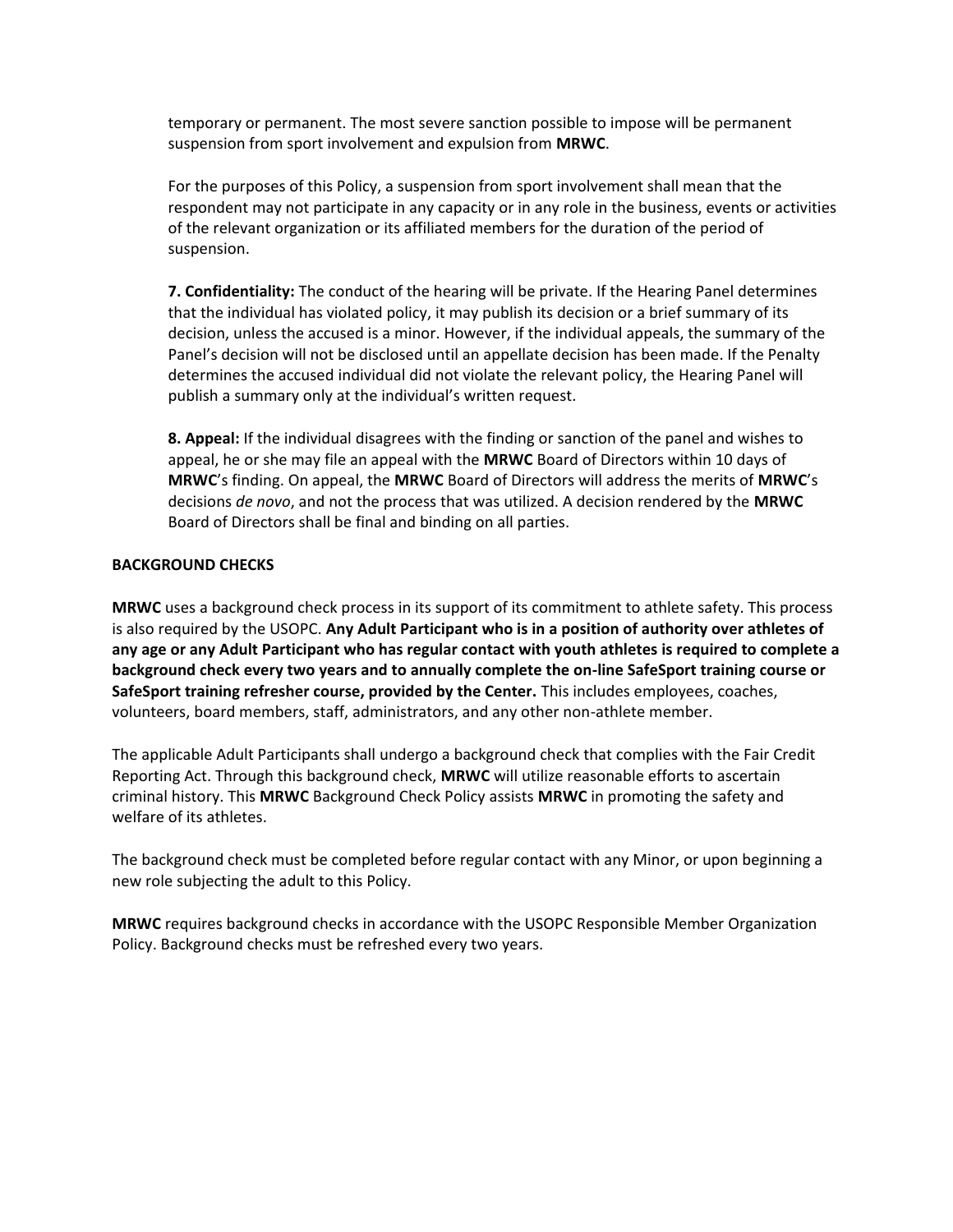# **A. PROCESS**

The Background Check Consent and Waiver Release Form must be submitted to **MRWC**'s third-party background check vendor and the **MRWC** Designee must be cleared before he or she may perform services for **MRWC**. Upon submission of the Background Check Consent and Waiver Release Form, **MRWC** will request that its vendor perform the background check. As part of its background check, the vendor will run a full background screen that includes at least the following search components below.

# **1. Full Background Check**

- Social Security Number validation (or suitable identification verification process as determined by background check vendor)
- Name and address history records
- Two independent multi-jurisdictional criminal database searches covering 50 states plus Washington DC, Guam, and Puerto Rico
- Federal District Courts search for each name used and district where the individual currently lives or has lived during the past seven years, going back the length of time records are available and reportable
- County criminal records for each name used and county where the individual currently lives or has lived during the past seven years, going back the length of time records are available and reportable for each county searched
- National Sex Offender Registry database search of all available states, plus Washington DC, Guam, and Puerto Rico
- Multiple national watch lists
- Comprehensive international records search of U.S. citizens who have lived outside the United States for six consecutive months in any one country, during the past seven years
- Motor vehicle records of at least a 3-year history in the state of licensure; (if driving is required for position)

**2. Supplemental Background Check.** A supplemental off-year background check screen will be conducted using at least the following search components:

- Multi-jurisdictional criminal database covering 50 states plus Washington DC, Guam, and Puerto Rico
- Sex offender registry database searches of all available states, plus Washington DC, Guam, and Puerto Rico; and
- SafeSport disciplinary records.

# **B. CRIMINAL HISTORY**

Any background check that results in a report of a disposition or resolution of a criminal proceeding, other than an adjudication of not guilty, for any of the below criminal offenses will be subject to MRC's policies and procedures to determine the individual's level of access and involvement:

- Any felony
- Any misdemeanor involving: All sexual crimes, criminal offenses of a sexual nature to include but not limited to rape, child molestation, sexual battery, lewd conduct, possession and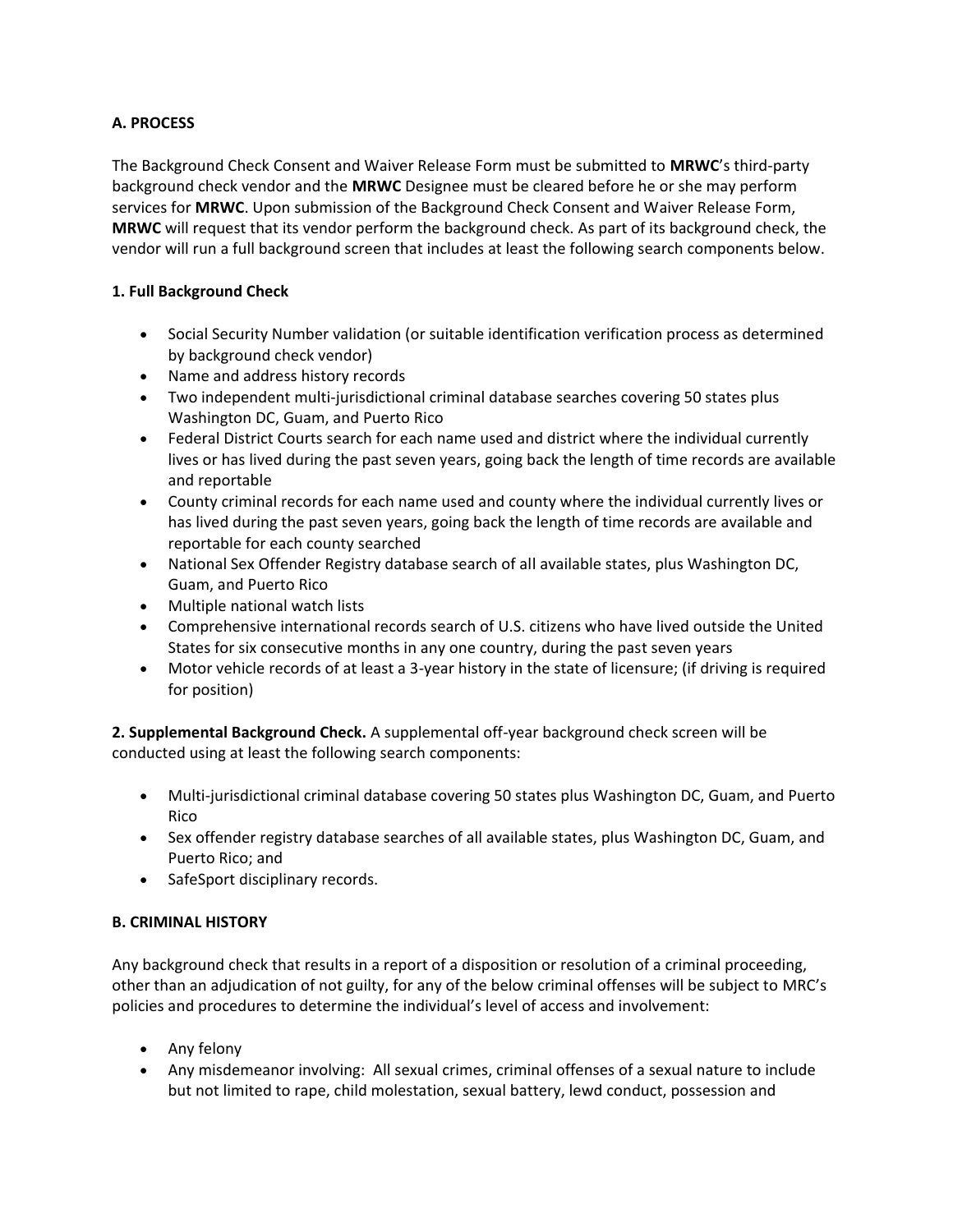distribution of child pornography, possession and distribution of obscene material, prostitution, indecent exposure, public indecency, and any sex offender registrant

- Any drug related offenses
- Harm to a minor and vulnerable person, including, but not limited to, offenses such as child abandonment, child endangerment/neglect/abuse, contributing to the delinquency of a minor, and DUI with a minor
- Violence against a person (including crimes involving firearms and domestic violence)
- Stalking, harassment, blackmail, violation of a protection order and/or threats
- Destruction of property, including arson, vandalism, and criminal mischief
- Animal abuse or neglect

# **C. FULL DISCLOSURE**

Each Participant and prospective Participant has the affirmative duty to disclose his or her criminal history. Failing to disclose or intentionally misrepresenting an arrest, plea, or conviction is grounds for Participant status revocation or restriction, regardless of when the offense is discovered. Participants have the ongoing duty to disclose criminal history. Participants need not disclose arrest in which charges are not filed, charges are dismissed, or the Participant is acquitted; however, Participants are required to disclose non-convictions involving deferred sentences, deferred adjudications, or other similar dispositions as well as accusations, arrests, indictments, or convictions of a criminal offense set out above or a criminal offense against a child.

- **If a prospective Participant has been or (1) is accused, (2) arrested, (3) charged, (4) indicted, (5)** has an adjudication other than not guilty, or (5) is convicted of any offense identified above during the application process, he is required to disclose such information immediately.
- In the event a Participant has been or is (1) is accused, (2) arrested, (3) charged, (4) indicted, (5) has an adjudication other than not guilty, or (5) is convicted of any offense identified above during the application process, he is required to disclose such information immediately to the **MRWC** Safe Sport Protection Team.
- Any Participant or prospective Participant who has been banned by another NGB, another sport organization, or the Center has an affirmative duty to disclose such information immediately to the **MRWC** Safe Sport Protection Team.

# **D. FINDINGS**

**MRWC**'s criminal background check report will return a "red light" or "green light" finding. A green light finding means that the background check vendor located no records that would disqualify the individual. A green light score, however, is not a certification of safety or permission to bypass/ ignore other screening efforts. Other disqualifying factors may exist and can be revealed through other means. A red light finding means the criminal background check revealed criminal records that suggest the individual does not meet the criteria and is not suitable for Participant status. Individuals who are subject to disqualification under a red light finding may challenge the accuracy of the information reported by the criminal background check vendor.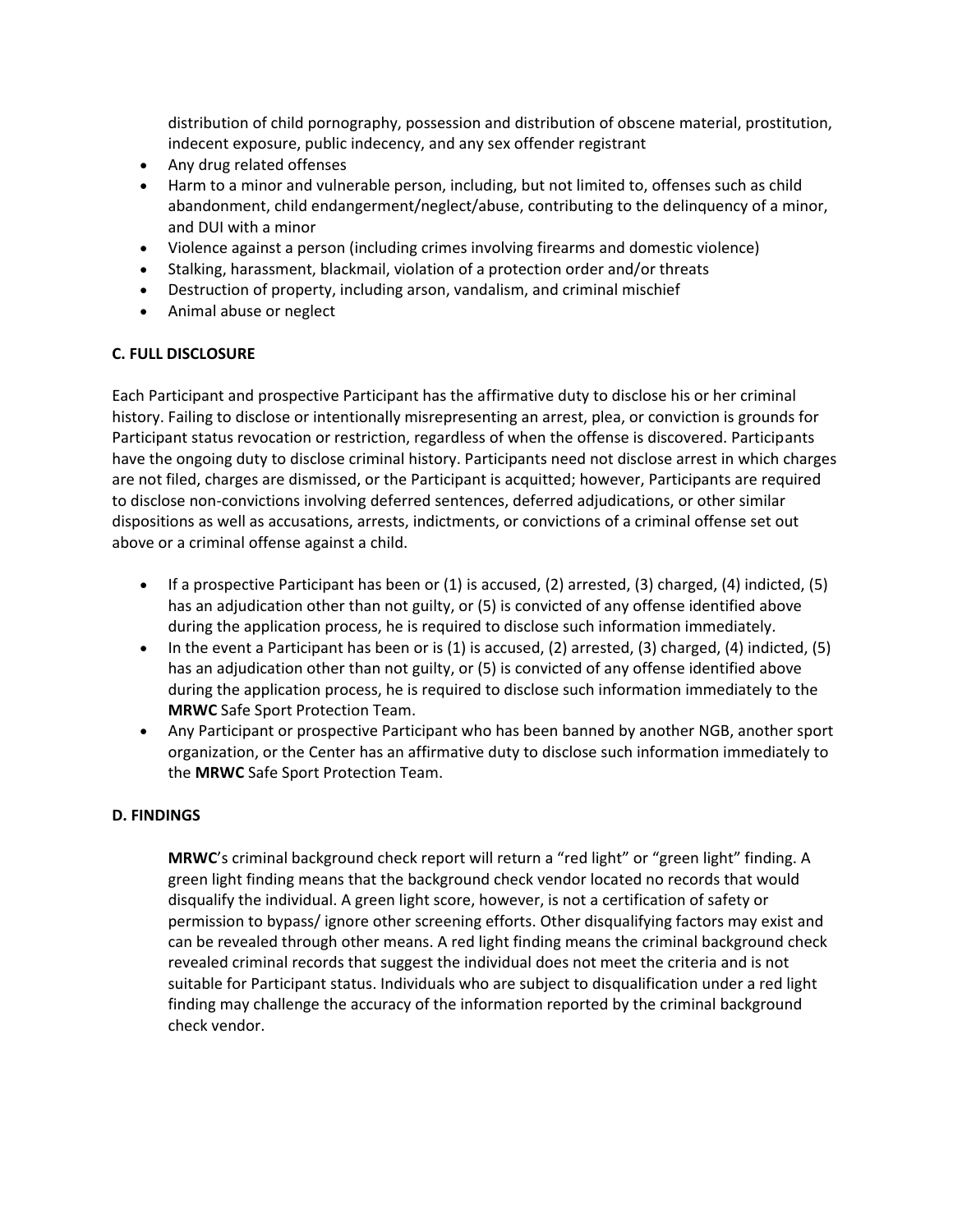# **E. APPEALS TO BACKGROUND CHECK VENDOR**

Any disqualified individual has the right to dispute the findings of the criminal background check directly with the criminal background check vendor. A disqualified individual may not appeal the automatic disqualification or the results of the findings of the criminal background check vendor to **MRWC**. **MRWC** is required by this Policy to accept the findings of the criminal background check vendor. Individuals disqualified are excluded from participation in any **MRWC** licensed competition and **MRWC** sanctioned events and/or activities as a Participant unless an exemption is granted in accordance with the exemption request process below.

# **F. EXEMPTION REQUESTS TO MRWC**

Any disqualified individual has the right to seek an exemption from the **MRWC** Board. The individual shall, within 30 days from the date he or she was notified of disqualification, file a written appeal to the **MRWC**'s Board of Directors to demonstrate that the conviction or charge does not violate the spirit of SafeSport and that he or she poses no risk to the sport.

Within 30 days of the receipt of the appeal being submitted, a hearing panel will be assembled to hear the appeal. MRWC Board shall appoint three members of the Board to serve as the group, which will hear the appeal (the "**Hearing Panel**").

The Hearing Panel shall decide the appeal with majority vote. The Panel may choose to uphold the "red light" determination from the third-party provider, or, if warranted by the circumstances may overturn the decision and render a "green light" for the background check. In the case of an overturned "red light," the membership record will be noted as such and will be subject to continuous review. Any decision rendered by the Hearing Panel is considered final and binding on all parties.

# **G. FREQUENCY**

Criminal background checks for Participants will be refreshed every two years or as otherwise required by law.

# **H. OTHER POTENTIALLY DISQUALIFYING FACTORS**

Even if an individual passes a criminal background check, **MRWC** may determine that an individual may be disqualified and prohibited from Participant status. Disqualification may occur if the individual has:

- Been held liable for civil penalties or damages involving sexual or physical abuse of a minor
- Been subject to any court order involving any sexual or physical abuse of a minor, including but not limited to, domestic order or protection
- A history with another organization (employment, volunteer, etc.) of complaints of sexual or physical abuse of minors
- Resigned, been terminated, been banned, or been asked to resign from a position- paid or unpaid - due to complaint(s) of sexual or physical abuse of minors